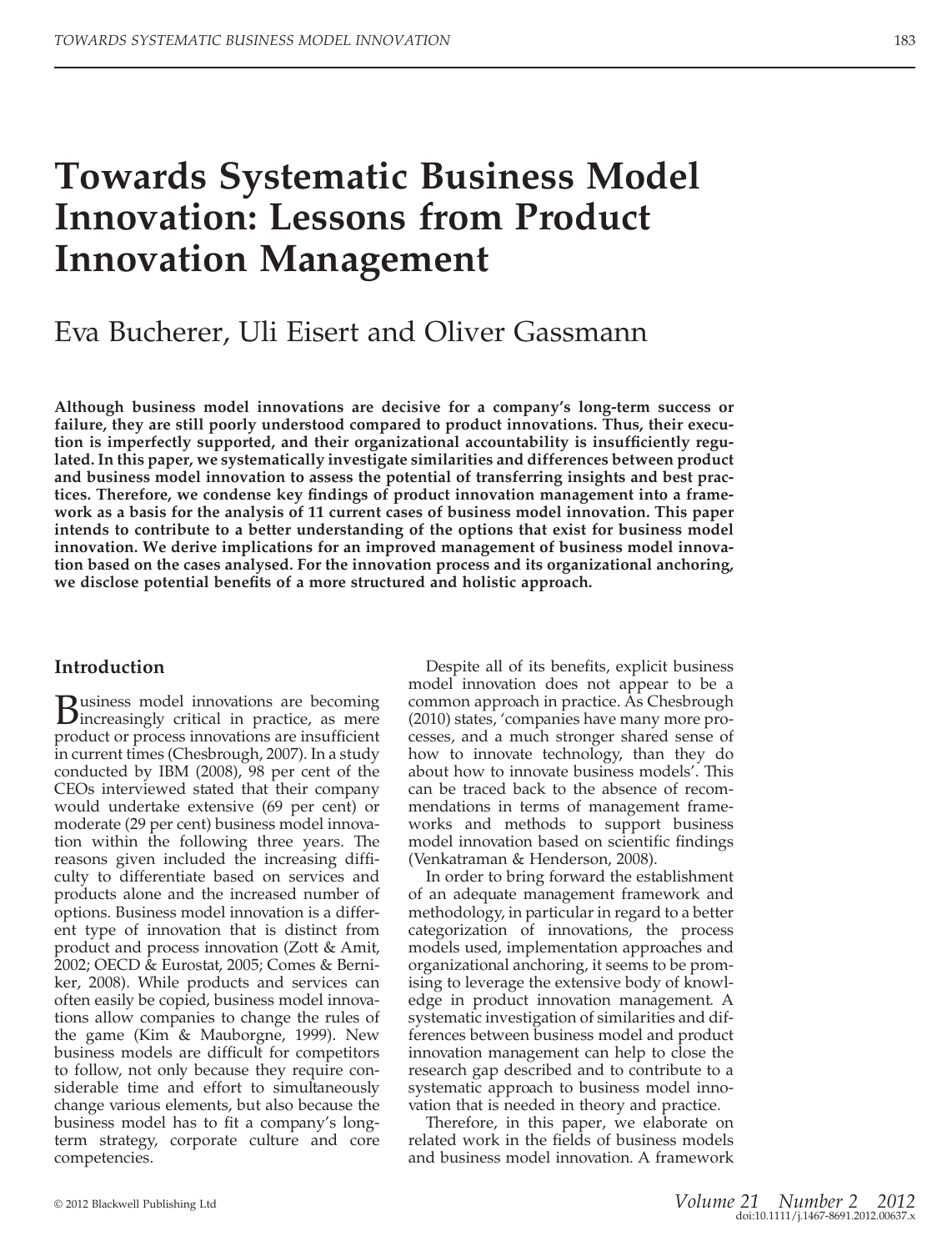of analysis is developed based on constructs of product innovation management and an overview of the methodology is given. The framework is used to explore similarities and differences between business model and product innovation management through an analysis of 11 current cases of business model innovation. The findings of the analysis are discussed and implications are drawn in the conclusion. Finally, the limitations are outlined and recommendations for future research are presented.

#### **Literature Review**

The term 'business model' was predominantly coined in practice during the 1990s, but only gradually has it been adopted and researched by the scientific community (Morris et al., 2006). Its increasing popularity with the emergence of electronic commerce can be explained by the shortcomings in existing frameworks and theories to address all aspects of the novel possibilities that were defying conventional ways of doing business (Chesbrough & Rosenbloom, 2002). By linking different concepts and perspectives, the business model concept goes beyond existing approaches and traditional units of analysis. For a long time, research on firms focused on industry (Porter, 1980) and resources (Wernerfelt, 1984; Barney, Wright & Ketchen, 2001). The business model must be seen as the replacement or complement of the traditional units of analysis as a result of altered economic conditions (Amit & Zott, 2001).

Over time, the business model concept has evolved continuously from being simply a term that refers to 'the logic of the firm' (Linder & Cantrell, 2000) or a 'way of doing business' to a conceptual tool including different building blocks (e.g., Osterwalder, Pigneur & Tucci, 2005). These can be condensed into four main elements: value proposition, operational model, financial model and customer relations.

In this paper, we use the following definition that synthesizes different extant definitions (Afuah & Tucci, 2000; Linder & Cantrell, 2000; Morris, Schindehutte & Allen, 2005): The business model abstracts the complexity of a company by reducing it to its core elements and their interrelations and thus specifies the core business logic of the firm.

A business model is not static but must be managed and developed over time (Hedman & Kalling, 2003). Challenged by competition, market shifts and technological changes, firms have to adjust their business models to remain viable (Linder & Cantrell, 2000). Business



*Figure 1. Framework of Analysis*

models have to be seen as dynamic systems (Morris, Schindehutte & Allen, 2005). This constant process of change can be referred to as business model innovation. A series of different and partially contradictory definitions have been proposed (see, e.g., Hamel, 1998; Amit and Zott, 2001; Moore, 2004; Venkatraman & Henderson, 2008). For our work, we define business model innovation as a process that deliberately changes the core elements of a firm and its business logic.

Since the value proposition of a business model is heavily influenced by the products and services offered and its operational model by the processes used, product or process innovations can lead to business model innovations. However, as business model innovations can be equally based on changes of other core elements, they can occur independently from product and process innovations. Amit and Zott (2001) declare that the Schumpeterian types of innovation (including product and process innovations) fail to explain the novelty of companies such as eBay. Other authors argue that business model innovations are the only remaining option for companies to innovate as soon as products and processes are stable (Boutellier, Eurich & Hurschler, 2010). However, companies can innovate their business model independently from the existence of a dominant design or process.

#### **Framework of Analysis**

As stated above, product and business model innovations can be interlinked, but can also occur independently. Thus, we hypothesize that similarities as well as differences exist. In order to derive these, we condense key findings of product innovation management into a framework of analysis (Figure 1). It includes key aspects of product innovation management discussed in the literature (e.g., Hauschildt, 1997) that describe how an innovation is triggered, processed, implemented and anchored in a company. They answer the key questions: 'Wherefrom?', 'How?', and 'What?'.

#### *Origins of Innovations*

Product innovations are often distinguished as technology-push (or inside-out) and market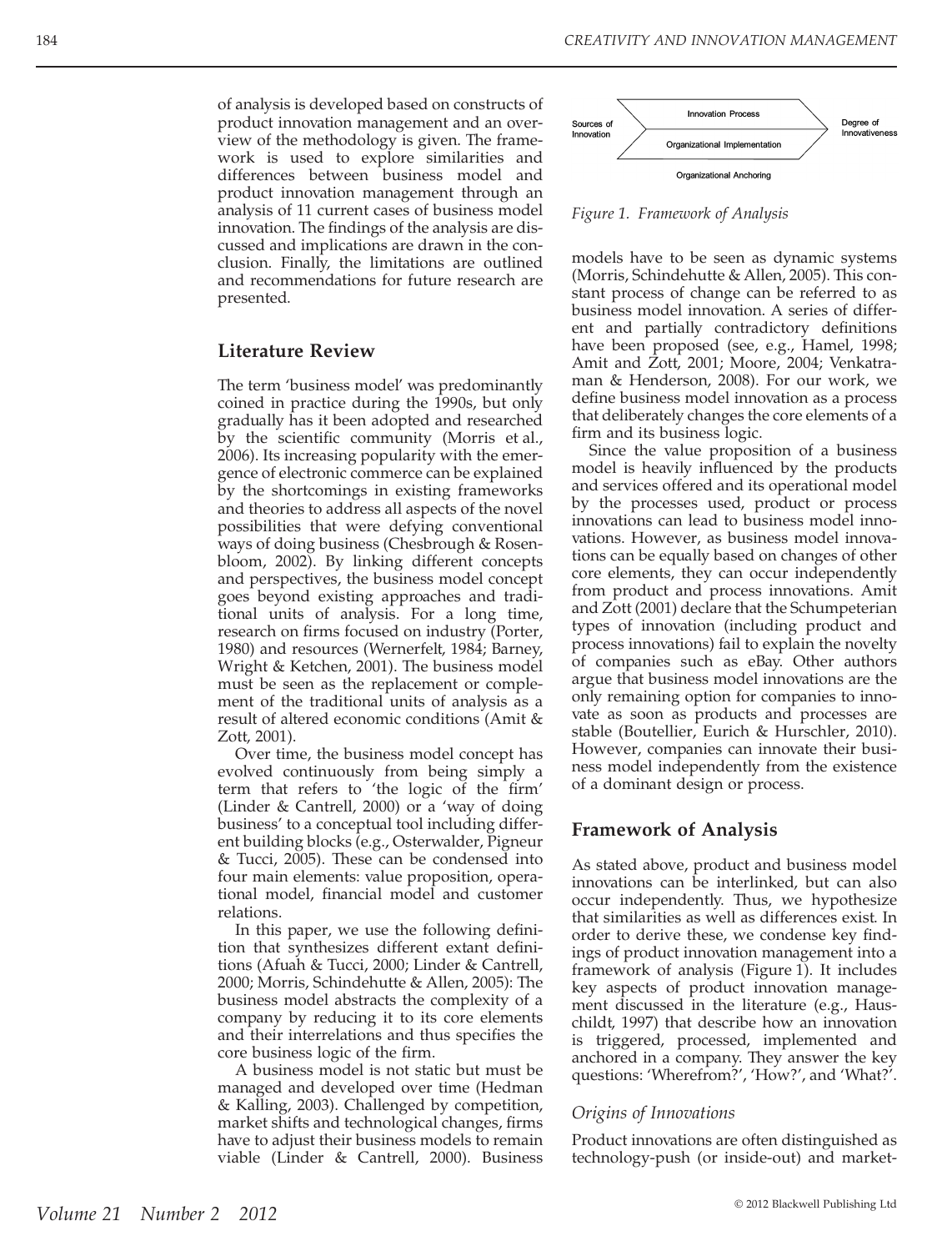pull (or outside-in) innovations (Baker, James & Rubenstein, 1967). Technology-push innovations are triggered by the usage of new technologies and are driven mainly by R&D. Market-pull innovations are triggered by new or previously unknown needs and are often driven by the sales or marketing departments. The idea that innovations are only triggered by one side is debatable. Regardless of what triggered the innovation, new technologies must be linked with new market needs, which is a crucial challenge for all innovation management activities (O'Connor & Rice, 2001).

#### *Innovation Process*

Several normative process models were developed including all phases from ideation over planning and development to commercialization and diffusion (e.g., Rogers, 1983; Sabisch & Zanger, 1991). These normative process models have been criticized for assuming the process to be linear as well as viewing it as a sequence of separable functional stages (Schroeder et al., 1986). Today, it is widely acknowledged that innovations are seldom strictly linear and sequential. Several feedback loops between technological alternatives and customer needs and interactions between the affected parties are necessary. Comprehensive longitudinal studies (Van de Ven et al., 1999) indicate that innovation processes are rather random or chaotic in the early phases and only towards the end do they become periodic or cyclic. This assessment is based partially on the observation that innovation processes often include proliferation of ideas into several paths and the occurrence of unpredictable setbacks and surprises (Schroeder et al., 1986). Nevertheless, Van de Ven et al. (1999) report patterns of commonality regarding process phases (initiation, development and implementation).

Even though innovations are much more complex and dynamic in reality, normative process models can help to reduce complexity by abstraction and to derive necessary activities and decision points. Thus, process models are well established in practice. One example is the stage-gate model developed by Cooper (1986), which is seen as suitable for 'marketpull' and incremental innovations (Gassmann & von Zedtwitz, 2003). For radical innovations, some specifics must be taken into account, particularly the uncertainty regarding new technology and markets and the additional time needed. This leads to changes in the innovation process, mainly with regard to additional iterations and the need for early customer feedback, labelled as 'probe and learn' (Lynn, Morone & Paulson, 1996), 'market learning'

(O'Connor, 1998) or 'market experiments' (Slater & Narver, 1998).

#### *Organizational Implementation*

As innovations might threaten the existing order, organizational restructuring often occurs in the course of the innovation (Schroeder et al., 1986). Christensen and Bower (1996) point out that established companies find it difficult to serve their original markets with existing products and emerging markets with new products concurrently, within one organization, and that most fail in this pursuit. They recommend creating independent organizational units dedicated to the new and upcoming markets. Christensen and Overdorf (2000) emphasize that such units can emerge both within and outside the existing organization. They suggest that the required degree of independence should depend on how well the innovation project suits the existing processes and values.

#### *Organizational Anchoring*

From an organization theory perspective, innovation processes constitute an exception because they belong neither to the directly value-adding primary processes nor to the secondary processes that ensure operational readiness (Porter, 1985). The spectrum of alternatives for the organizational anchoring of innovation activities is extremely broad and depends on the mix of internal, collaborative and external innovations. It can range from licensing of co-operative ventures to internal models and project-to-line organizations (Vahs & Burmester, 1999). The most established design is the classical R&D line organization, which is often further divided into project teams.

Regarding roles and responsibilities, the discipline of product innovation management focuses on individuals essential for a successful innovation process. Champions (Schön, 1963), sponsors (Roberts & Fusfeld, 1982) and promoters (Witte, 1973) were identified as important roles. Promoters are often divided into 'power promoters' (similar to sponsors), who overcome resistances due to a lack of willingness, and 'specialist promoters' (similar to champions), who overcome resistances due to a lack of knowledge. There are numerous empirical findings that indicate that promoters are essential for successful innovations (Hauschildt & Kirchmann, 1999; Lechler, 1999).

#### *Degree of Innovativeness*

The recent literature differentiates mostly between radical and incremental product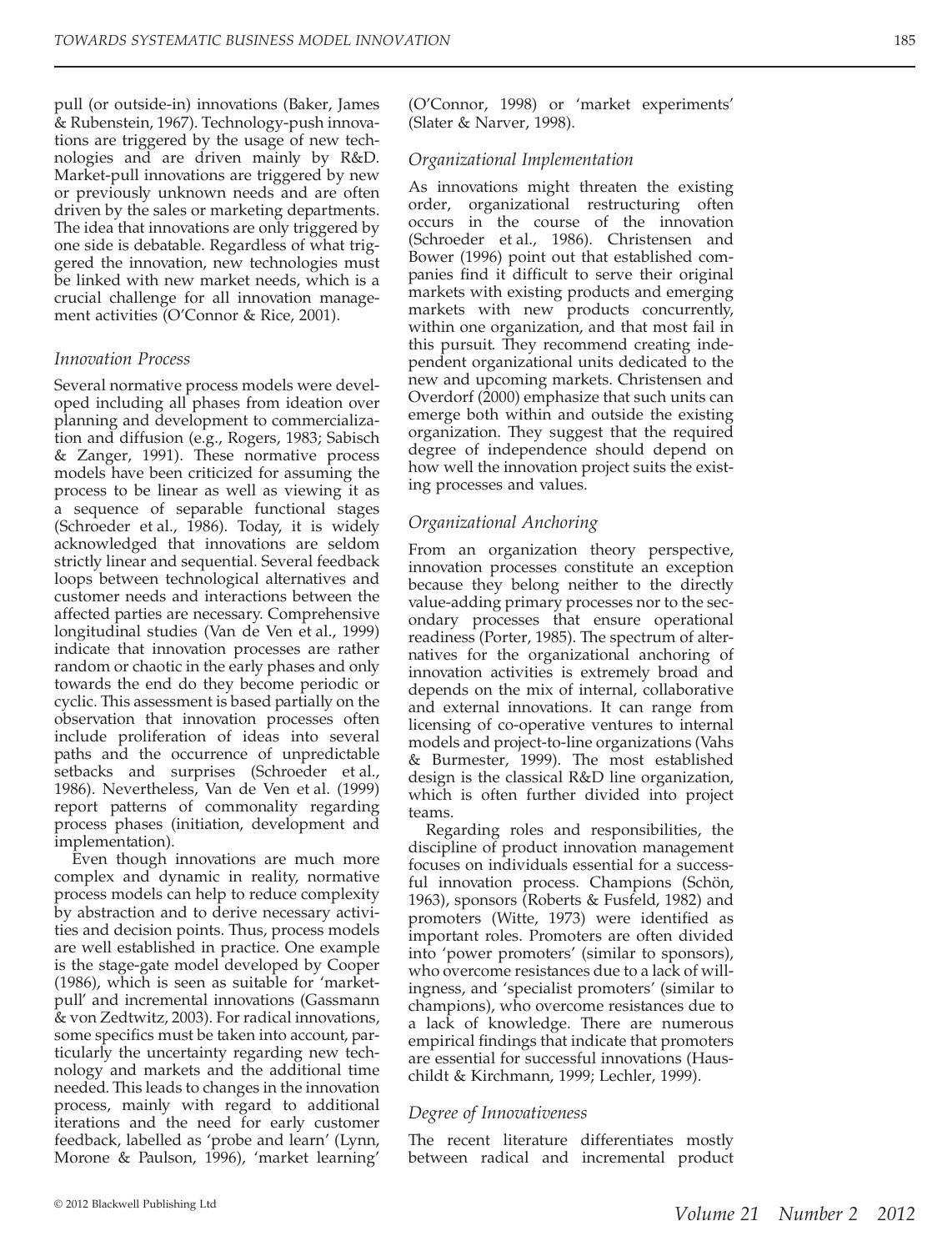innovations (Song & Montoya-Weiss, 1998; Veryzer, 1998; Chandy & Tellis, 2000). Garcia and Calantone (2002) define radical product innovations as characterized by a discontinuity along the dimensions 'technology' and 'market' on a macro level (new to the industry/market). These innovations incorporate technology that is substantially different from existing products and fulfils customer needs either significantly better than existing products or addresses different types of needs that could not be fulfilled at all with existing products (Chandy & Tellis, 1998). Whereas radical innovations lead to a discontinuity, incremental innovations build on the existing.

# **Research Methodology**

Given that business model innovation is a recent phenomenon and the lack of mature research into it, we applied a multiple-case study approach. Case studies are based on thorough investigations of individuals, groups or events and are aimed at understanding underlying principles of 'how' and 'why'. In particular, we followed a multiple-case design using a single unit of analysis (Yin, 1994), i.e., the event of business model innovation. This explorative approach allows an in-depth understanding of each case and its context as well as the identification of commonalities and differences across cases.

So far, the cases of business model innovation examined in the literature are usually limited to a few, well-known examples, mainly dating back to the dot.com era. Thus, our selection of cases was focused on recent examples and includes less well-known companies. To explore a wide variety of patterns, we selected a balanced mix of industries and company sizes.

Two main sources for data collection were used. Primary information was gathered through explorative interviews. The interviews were conducted with top managers or professionals directly involved with the company's business model innovation. A semistructured interview guideline was used to ensure consistency across interviews. All interviews were recorded and transcribed. To augment the interview data and achieve triangulation, secondary information was collected by desk research from multiple sources, including company publications, annual reports, web pages and scientific publications. All information was integrated to achieve higher data validity and reliability (Yin, 1994; Gibbert, Ruigrok & Wicki, 2008; Gibbert & Ruigrok, 2010).

The analysis of the cases regarding differences and commonalities between product and business model innovation was based on the framework introduced above. Patternmatching techniques were used to identify patterns throughout the different cases and relate them to constructs of product innovation management, using a cross-case analysis (Campbell, 1975). In particular, the elements of the framework were used for patternmatching. However, we did not restrict our investigation to these elements but also looked for additional patterns. Eventually, a follow-up was conducted with the interview partners to guarantee the correctness and completeness of the analysis and interpretation.

# **Cases of Business Model Innovation**

Although the literature offers a great number of examples of business model innovation, in-depth case studies based on recent cases and primary data are rare. As a consequence, 11 recent cases were selected for which primary data could be gathered via interviews with top managers or professionals directly involved. Both business model innovations generated by established (e.g., Allianz SE and Daimler) and new firms (e.g., CelsiusPro and e24) were included. The cases are described briefly in Table 1.

# **Analysis**

In the following, we analyse the differences and similarities of product and business model innovation along the five aspects of our framework. As a starting point we consult the available literature on business model innovation for applicable findings. Then, we identify patterns throughout the 11 cases and match them to the respective constructs of product innovation management. Elaborating on our findings we formulate analytical statements, and illustrate them by the use of individual examples and data from the cases. Finally, we compare the results with the state of the art in product innovation management to leverage findings and best practices from this discipline.

#### *Origins of Innovation*

Business model innovations can be triggered in various ways and come from different sources. However, the literature only discriminates into external and internal factors (see, e.g., Comes & Berniker, 2008; IBM, 2008). A similar distinction into internal and external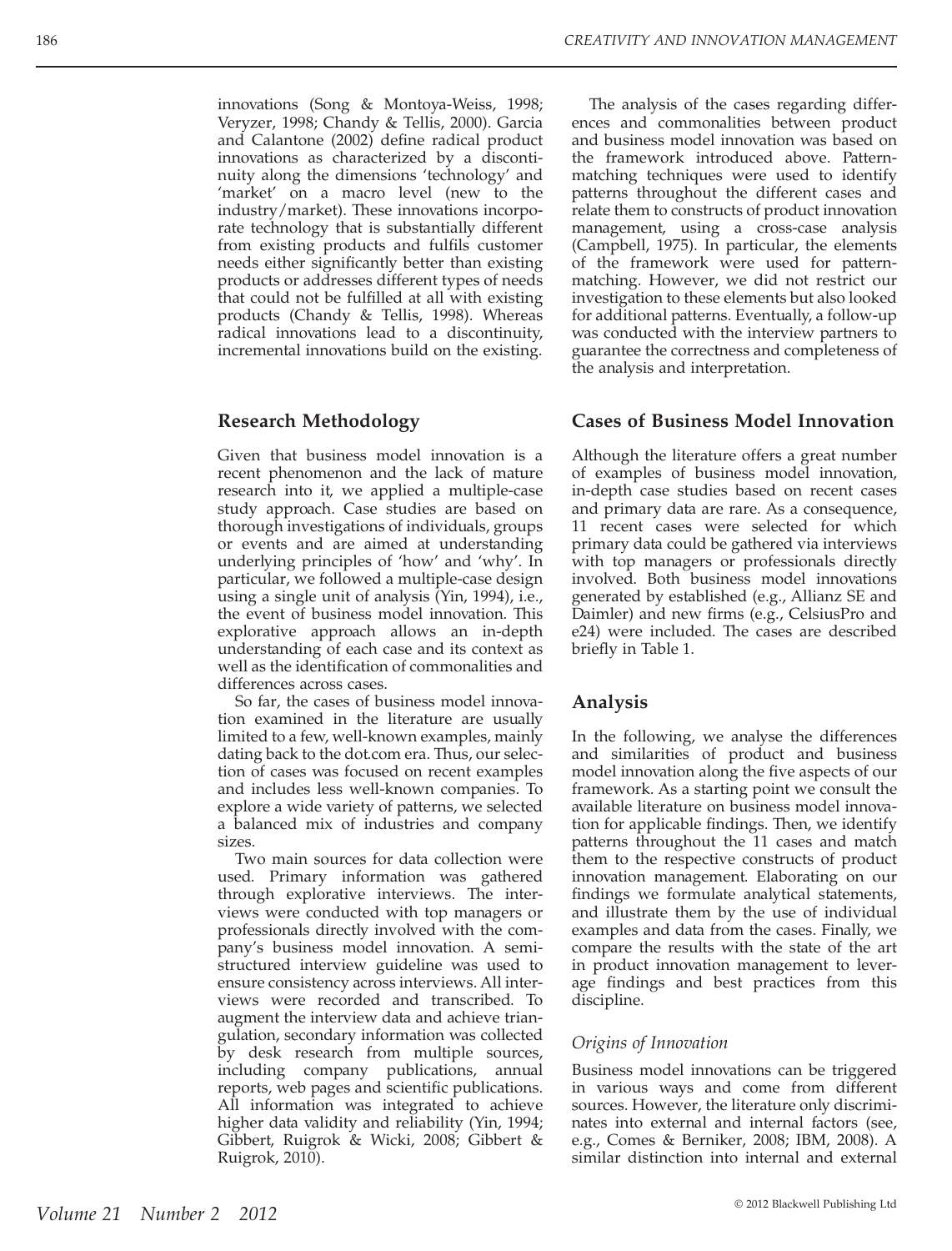# *Table 1. Cases of Business Model Innovation*

| Company                  | Initial<br>situation/trigger                                                                                                                                                                                                                                                                                    | <b>Business model</b><br>innovation                                                                                                                                                                                                                                                                                                                                                                                                                                                                                                                                                                                                                                                                               | Supportive factors/<br>challenging factors                                                                                                                                                                                                                                                                                                                                                                                             |  |  |
|--------------------------|-----------------------------------------------------------------------------------------------------------------------------------------------------------------------------------------------------------------------------------------------------------------------------------------------------------------|-------------------------------------------------------------------------------------------------------------------------------------------------------------------------------------------------------------------------------------------------------------------------------------------------------------------------------------------------------------------------------------------------------------------------------------------------------------------------------------------------------------------------------------------------------------------------------------------------------------------------------------------------------------------------------------------------------------------|----------------------------------------------------------------------------------------------------------------------------------------------------------------------------------------------------------------------------------------------------------------------------------------------------------------------------------------------------------------------------------------------------------------------------------------|--|--|
| Allianz<br>SE            | After the tsunami<br>catastrophe in 2004, most<br>companies donated money<br>to help. Allianz SE thought<br>about a way to not only<br>supply capital but also<br>employ and transfer their<br>insurance know-how.                                                                                              | Allianz SE started to offer micro-insurances to<br>population groups that previously had no access to<br>insurance products. They realized that this was more<br>than charity and that it was a new business<br>opportunity opening a new market, often referred to<br>as the bottom billion. The demand, which had<br>already been documented through international<br>development organizations, was now met by<br>transferring the concept of micro-credits known for<br>about ten years to the insurance area. Established<br>sales channels from that area could be used.                                                                                                                                    | The new business model was<br>supported by the initially low profit<br>expectations as it was regarded as a<br>social innovation. The operative<br>implementation was challenged by<br>difficult access to the customers and<br>the education required to understand<br>the value of insurance products. High<br>process efficiency is extremely<br>important as premiums are low and<br>the number of insured people is very<br>high. |  |  |
| Allianz<br><b>Suisse</b> | is characterized by<br>increasing price pressure as<br>well as predatory<br>competition, particularly in<br>the motor vehicle insurance<br>sector. Instead of reducing<br>prices to sustain customers,<br>Allianz Suisse wanted to<br>turn around the trend with<br>a new business model.                       | The Swiss insurance market Allianz Suisse recognized the potential of telematic<br>technologies for the insurance business. So far,<br>telematics had been applied for usage-based product<br>design and pricing. As the first insurance company,<br>they decided to systematically complement<br>traditional fleet insurance for corporate customers<br>with various fleet services including breakdown and<br>emergency service, logbooks, and accident data<br>recorders.                                                                                                                                                                                                                                      | While the new offering was internally<br>well-received, the time needed for the<br>new offering to translate into<br>additional revenue was<br>underestimated as the benefits had to<br>be explained to customers.                                                                                                                                                                                                                     |  |  |
| better<br>place          | With the ambition to reduce<br>dependency on fossil fuels,<br>better place offers a new<br>way to make electric<br>vehicles (EV) affordable and<br>more convenient so that<br>they become competitive or<br>even superior to<br>conventional cars with<br>combustion engines.                                   | The business model of better place consists of a new<br>technological infrastructure and a new service<br>offering. The infrastructure comprises a network of<br>private and public charge spots, battery-switching<br>stations, advanced battery packs, in-car software and<br>telematics systems. The service offering allows the<br>purchasing of driving distance via a subscription<br>model. Customers do not have to purchase batteries<br>and can get a fixed per-distance fee that includes the<br>leasing of the battery packs, usage of the<br>infrastructure, battery swaps, and the electrical<br>energy.                                                                                            | better place benefits from the rapid<br>development of EVs and batteries and<br>the political willingness to reduce<br>dependency on fossil fuels. It seems<br>to be only a question of time until<br>EVs will become essential for the<br>automotive industry. The traditional<br>way<br>of thinking in the automotive<br>industry and the resistance to<br>fundamental changes in technology<br>still constitute a challenge.        |  |  |
|                          | CelsiusPro Insurances are offered for<br>catastrophic weather events<br>only. CelsiusPro recognized<br>that weather derivatives<br>could be used to insure<br>minor losses through<br>frequently-occurring<br>weather events. Due to<br>climate change, these events<br>will affect more and more<br>companies. | Providers of weather derivatives are large reinsurers<br>that only serve huge industrial companies. CelsiusPro<br>realized that smaller companies had no access to<br>adequate risk protection and made a previously<br>unknown financial product easily available and<br>understandable to them. Customers buy weather<br>certificates online, specifying the desired weather<br>conditions (e.g. number of frost days) and the<br>respective weather station. Costs are calculated<br>automatically, the entire processing is based on an<br>Internet platform. The payout is independent of any<br>damage; it only depends on the occurrence of the<br>specified weather event.                                | The success of CelsiusPro is based on<br>the significant reduction of the<br>complexity of the product. The as-yet<br>low degree of familiarity of the<br>company and the product constitute a<br>challenge.                                                                                                                                                                                                                           |  |  |
| Daimler/<br>car2go       | Until recently, there have<br>been two concepts for the<br>temporary usage of cars: car<br>rental agencies and car<br>sharing concepts. These<br>have been restricted by<br>specific pick-up points and<br>prior reservations.                                                                                  | Unlike other car-sharing programs, car2go is not<br>station-based. A network of cars is located<br>throughout the greater downtown area. The closest<br>available car can be identified via the smart phone<br>application, telephone hotline or the Internet. The<br>chosen vehicle can be accessed 'on-demand' or<br>reserved for up to 24 hours in advance. Members are<br>allowed to use the vehicle for as long as they like,<br>without committing to a specific return time or<br>location. car2go charges customers only for the actual<br>use of the vehicle, with rental periods as short as a<br>minute. 'By-the-minute' rates include costs for fuel,<br>insurance, parking, maintenance and mileage. | In contrast to the car manufacturing<br>business, this is a purely service<br>model and requires totally different<br>structures. The customer demand<br>exceeded Daimler's expectations. One<br>challenging factor for its expansion is<br>the necessary parking space, which<br>requires negotiation of agreements<br>with the respective cities.                                                                                    |  |  |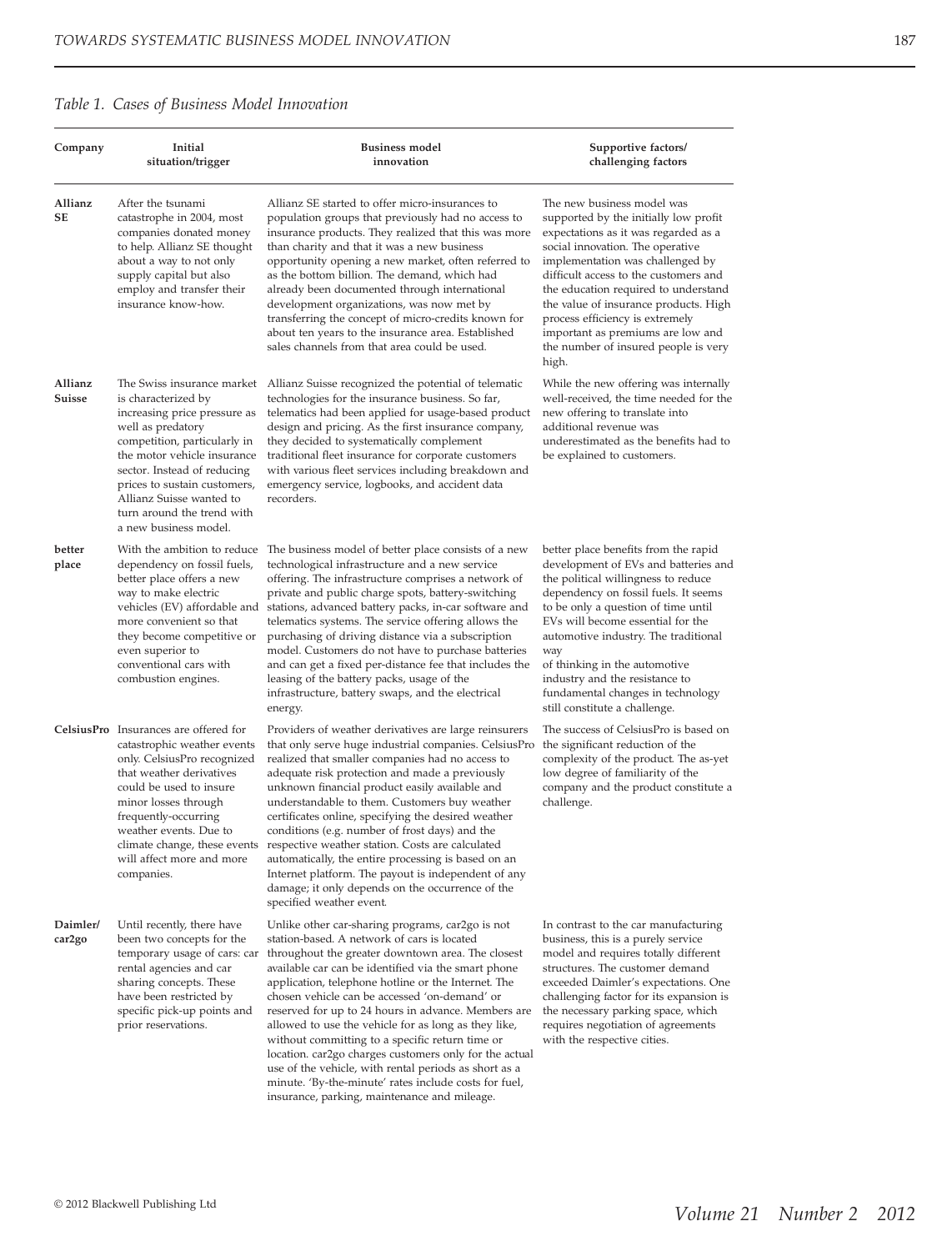*Table 1. continued*

| Company                             | Initial<br>situation/trigger                                                                                                                                                                                                                                                                                          | <b>Business model</b><br>innovation                                                                                                                                                                                                                                                                                                                                                                                                                                                                                                                                                                                                                           | Supportive factors/<br>challenging factors                                                                                                                                                                                                                                                                                                                                                                                        |  |  |
|-------------------------------------|-----------------------------------------------------------------------------------------------------------------------------------------------------------------------------------------------------------------------------------------------------------------------------------------------------------------------|---------------------------------------------------------------------------------------------------------------------------------------------------------------------------------------------------------------------------------------------------------------------------------------------------------------------------------------------------------------------------------------------------------------------------------------------------------------------------------------------------------------------------------------------------------------------------------------------------------------------------------------------------------------|-----------------------------------------------------------------------------------------------------------------------------------------------------------------------------------------------------------------------------------------------------------------------------------------------------------------------------------------------------------------------------------------------------------------------------------|--|--|
| Dow<br>Corning/<br>Xiameter<br>2002 | Before 2002, the silicone<br>industry was facing the<br>challenge of over-capacity.<br>Customer-specific solutions<br>gained in importance for<br>more sophisticated<br>products. A discrepancy<br>between the demand for<br>affordable standard<br>products and for<br>specialized, innovative<br>products occurred. | The traditional business model of Dow Corning was<br>designed for high-margin silicone products and<br>comprehensive technical support. After thorough<br>customer segmentation, they implemented a dual<br>strategy: Dow Corning for service-orientation and<br>innovative products and XIAMETER for standardized<br>products and offerings over the Internet with varying<br>prices and sales conditions. From a customer's point<br>of view, the XIAMETER brand was not clearly<br>associated with Dow Corning. Customers accepted<br>the new model very well and helped to utilize its<br>capacities fully. Competitors did not try to copy the<br>model. | Dow Corning had a globally<br>harmonized IT infrastructure<br>allowing resources and capacities to<br>be shifted flexibly. Cannibalization<br>did not occur; some product lines<br>that were offered by XIAMETER<br>could still be bought through Dow<br>Corning. Because customers needed<br>both innovative solutions and<br>customized services in addition to<br>standard silicones, some customers<br>purchased both brands. |  |  |
| Dow<br>Corning/<br>Xiamter<br>2009  | Changing customer needs,<br>changes in the competitive<br>landscape (in particular,<br>new Chinese competitors),<br>and fully utilized capacities<br>led to increased costs and<br>innovation pressure and<br>enforced another<br>adjustment of Dow<br>Corning's business model.                                      | To overcome this new challenge, Dow Corning<br>looked at a stricter customer segmentation. In<br>addition to the large-volume price-sensitive<br>customers, there were customers who needed the<br>same products with delivery reliability but in much<br>smaller volumes. As a result, the product<br>segmentation was increased consequently. All<br>standardized products were offered exclusively<br>through the XIAMETER brand. The Dow Corning<br>brand continued to offer more innovative products<br>and customized solutions. Instead of a (perceived)<br>dual-company strategy, they switched to a dual-brand<br>strategy.                          | The dual-brand strategy was<br>supported by the strong brand<br>image. Customers started to bundle<br>and centralize their purchases to<br>receive higher volumes for lower<br>prices and in a more efficient way<br>through XIAMETER; they thus took<br>advantage of the price/volume tiers<br>that were transparent on the<br>Internet.                                                                                         |  |  |
| e24                                 | Coming from the area of<br>software for ATMs, the<br>founders of the mobile<br>payment provider e24 could<br>leverage their knowledge<br>about electronic payment<br>transactions and the related<br>back-end processes for a<br>new mobile payment<br>solution.                                                      | e24 offers a comprehensive range of innovative<br>mobile services in Switzerland, e.g. for mobile<br>parking, mobile payment, and for mobile access and<br>ticketing. Independent from financial institutions, e24<br>actuates its own mobile payment platform that<br>supports popular debit and credit cards as well as<br>additional means of payment. After registering,<br>customers are able to pay via SMS, a toll-free number<br>or a NFC (near-field communication) chip, which is<br>integrated in some mobile phones. Revenue is<br>generated on a transaction basis.                                                                              | e24 has seen recent acceptance of<br>mobile payments from consumers<br>and merchants. They are still<br>challenged to find a balance<br>between their innovative technical<br>solutions and the need to be<br>profitable in the short term. Their<br>business model cannibalizes parts<br>of the common credit card<br>processing system.                                                                                         |  |  |
| Endress +<br><b>Hauser</b>          | Industrial machinery<br>companies used to only sell<br>products. Over time, the<br>offering was often extended<br>to complete solutions.<br>Endress + Hauser offers the<br>complete automation of<br>filling systems instead of<br>only selling the measuring<br>devices.                                             | Endress + Hauser recognized that customers were<br>increasingly looking to buy services instead of goods<br>in order to convert fixed costs into variable costs.<br>Smarter products and technological advancements,<br>such as Internet technologies, facilitated this move.<br>Thus, Endress + Hauser started to sell inventory<br>information instead of products, e.g. how much was<br>produced, shipped, consumed, analysed, or purified.<br>Therewith, the portfolio was extended and customers<br>can now choose the most suitable solution.                                                                                                           | The piloting of the new business<br>model was supported by<br>Endress + Hauser's corporate<br>culture with autonomous,<br>responsive units. However, the<br>company-wide roll-out of the new<br>business was challenged because<br>new processes and techniques had<br>to be defined for accounting and<br>controlling, and contact persons on<br>the customer side changed.                                                      |  |  |
| Maerki<br>Baumann/<br>InCore        | As a traditional Swiss<br>private bank Maerki<br>Baumann covered a series<br>of different functions within<br>the company and was a<br>fully integrated bank. Years<br>ago, Maerki Baumann<br>anticipated a breakup of the<br>value chain in the banking<br>sector similar to that in the<br>automotive industry.     | Increasing costs and regulatory requirements leading<br>to the erosion of margins, enforce small banks to<br>focus on certain elements of the value chain. Thus,<br>Maerki Baumann started a separate entity named<br>InCore Bank, which was the first bank to exclusively<br>focus on performing transaction-oriented tasks.<br>InCore Bank offers banking services such as<br>securities trading and payment services to Maerki<br>Baumann and to other banks and security dealers.<br>Higher volumes lead to specialization profits. Maerki<br>Baumann is now concentrating on customer<br>relationships and advising clients.                             | Although demand is increasing,<br>there are almost no competitors in<br>the transaction banking business.<br>Difficulties arise because banks<br>want to define outsourced<br>processes individually, which<br>contradicts the high level of process<br>standardization required for<br>outsourcing.                                                                                                                              |  |  |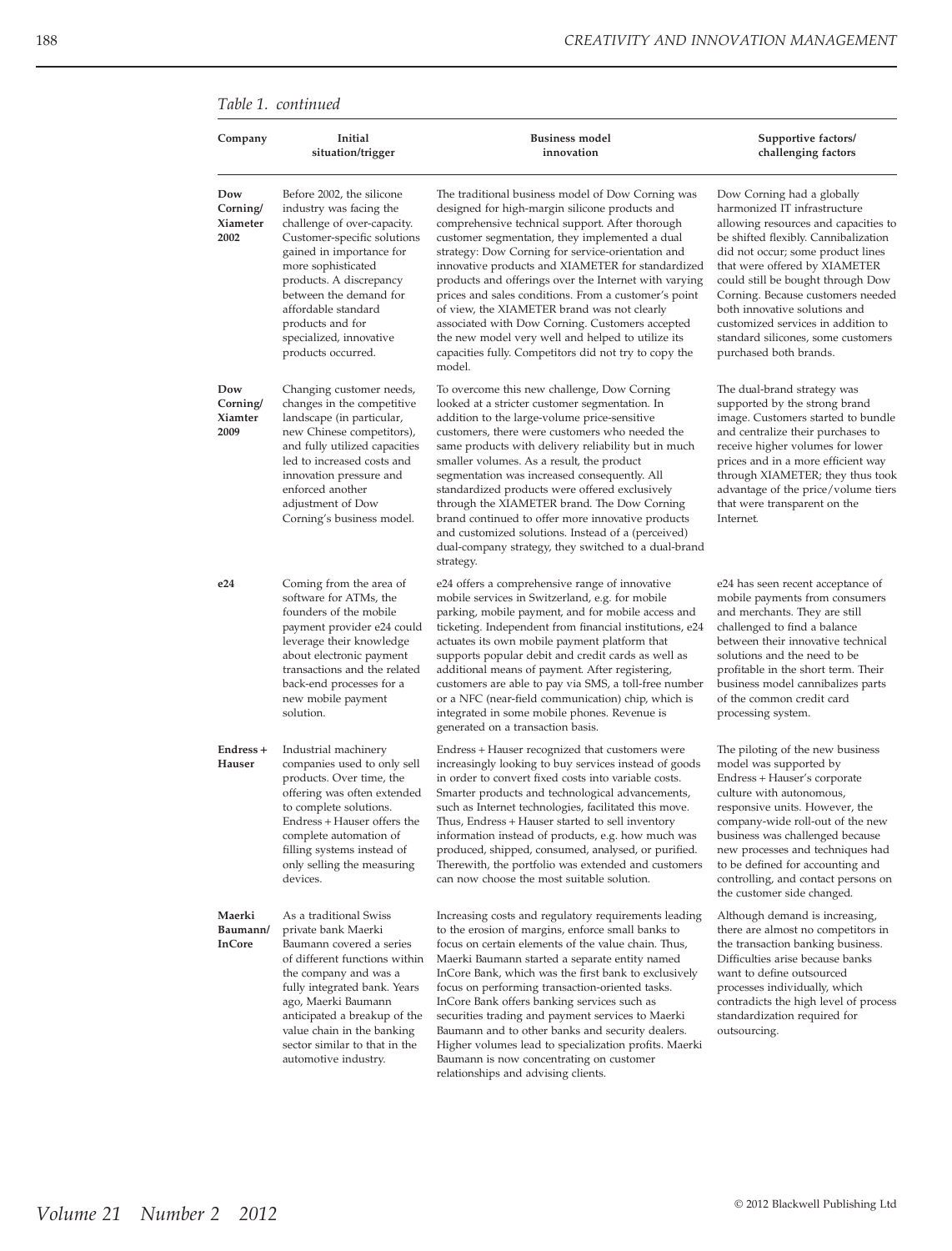#### *Table 1. continued*

| Company                | Initial                                                                                                                                                                                                                                                    | Business model                                                                                                                                                                                                                                                                                                                                                                                                                                                                                                                                                                                                                                                    | Supportive factors/                                                                                                                                                                                                                                                                                                                                                                                                                                         |  |  |
|------------------------|------------------------------------------------------------------------------------------------------------------------------------------------------------------------------------------------------------------------------------------------------------|-------------------------------------------------------------------------------------------------------------------------------------------------------------------------------------------------------------------------------------------------------------------------------------------------------------------------------------------------------------------------------------------------------------------------------------------------------------------------------------------------------------------------------------------------------------------------------------------------------------------------------------------------------------------|-------------------------------------------------------------------------------------------------------------------------------------------------------------------------------------------------------------------------------------------------------------------------------------------------------------------------------------------------------------------------------------------------------------------------------------------------------------|--|--|
|                        | situation/trigger                                                                                                                                                                                                                                          | innovation                                                                                                                                                                                                                                                                                                                                                                                                                                                                                                                                                                                                                                                        | challenging factors                                                                                                                                                                                                                                                                                                                                                                                                                                         |  |  |
| Open<br><b>Systems</b> | As a system integrator,<br>Open Systems offered<br>projects and consulting<br>services in the area of<br>network security. After the<br>end of the dot.com hype,<br>they began to change their<br>offering completely towards<br>a pure service provision. | In line with the demanded security services and<br>levels, Open Systems offers a comprehensive service<br>and monitoring bundle including hardware and<br>software, taking over all technological and<br>operational risks. Customers can purchase a<br>subscription allowing them to consume standardized<br>services that are simple to budget. Since many<br>customers use identical services leveraging a<br>common IT infrastructure, software and specialists,<br>Open Systems can exploit economies of scale and<br>benefit from regular upfront payments. Thus, they<br>can offer their services at a much lower cost than<br>typical system integrators. | The new approach led to quality<br>improvements due to the<br>standardization of services and the<br>specialization of staff. Customers<br>hesitated to switch to the new<br>offering because they had to<br>overcome the hurdle of handing over<br>ownership of hardware and software<br>to a service provider. After the first<br>customers started to realize the<br>benefits of the new model, increasing<br>numbers of customers decided to<br>follow. |  |  |

| <b>Internal Opportunity</b>                                                        | <b>External Opportunity</b>                                                                                                 |  |  |
|------------------------------------------------------------------------------------|-----------------------------------------------------------------------------------------------------------------------------|--|--|
|                                                                                    | Allianz SE<br>$\blacksquare$<br>better place<br>CelsiusPro<br>Daimler / car2go<br>e24<br>$\blacksquare$<br>Endress + Hauser |  |  |
| Dow Corning / Xiameter 2002<br>Maerki Baumann / InCore<br><b>Open Systems</b><br>٠ | ▪ Allianz Suisse<br>Dow Corning / Xiameter 2009<br>п                                                                        |  |  |
| Internal Threat                                                                    | External Threat                                                                                                             |  |  |

*Figure 2. Categorization of Business Model Innovations: Origins of Innovation*

stimuli called 'shocks' is reported for several types of innovation by Schroeder et al. (1986).

Based on the patterns detected and summarized in Figure 2, we suggest a distinction between a situation in which a company is forced to innovate its business model (called 'threat' in the following) and a situation where it innovates to capture an opportunity ('opportunity'). While it is obvious that new firms always act on opportunities, for established firms both origins of innovation are relevant. Daimler, for example, intended to make use of an opportunity when they came up with car2go. Conversely, Dow Corning/ XIAMETER faced the threat of insufficient capacity usage.

In addition, a distinction between internal and external origins can be made. Resources that become too costly or unnecessary over time and enforce a change in the business model (e.g., the outsourcing of certain activities or investments in new capabilities) represent internal threats. The example of Maerki Baumann illustrates that out-sourcing can also be achieved by splitting up a part of the business and offering its services not only to the company but also to third parties. When the resources are necessary and adequate but underutilized and could be leveraged for additional purposes, an innovation might be triggered (Comes & Berniker, 2008). This can be regarded as an internal opportunity.

External factors mentioned in the literature are: competitive threats, market shifts, and technology changes as well as commoditization of products, and legal or regulatory changes (Linder & Cantrell, 2000; Comes & Berniker, 2008; IBM, 2008). Both cases in our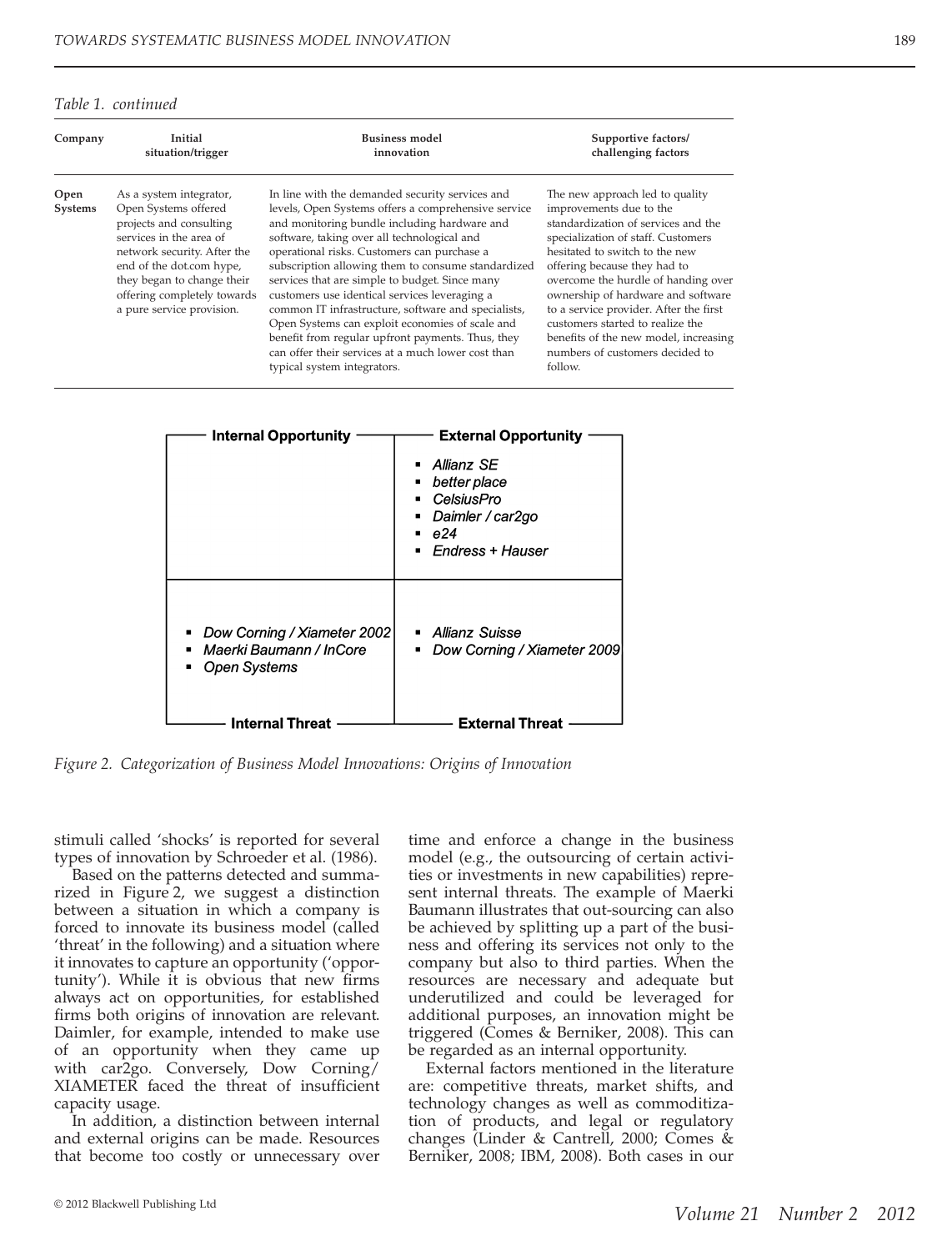study that were triggered by an external threat were based on competitive threats, more specifically price erosion (Allianz Suisse and Dow Corning/XIAMETER 2009). In our study we found many examples of companies recognizing an external opportunity, e.g., changes in key technologies, ahead of their competition. For instance, the broad availability of Internet technologies was essential for the innovation of Endress + Hauser. In other cases it was sufficient to transfer a business model pattern that proved to be successful in a different industry. The outsourcing of non-key processes was not invented by Maerki Baumann/InCore Bank; however, they were the first to use it successfully in the banking industry.

In summary, we suggest the following categorization for the origins of innovation: internal threat, internal opportunity, external threat and external opportunity. Thereby we leverage and extend the most common categorization for product innovations, the distinction between internal (referred to as technologypush or inside-out) and external (market-pull or outside-in) origins.

#### *Innovation Process*

So far, there has been only limited research on the process of business model innovation. However, some basic process descriptions exist (e.g., Mahadevan, 2004). Osterwalder and Pigneur (2010) propose five phases for the process of business model design: mobilize, understand, design, implement and manage.

In our study, the usually mentioned phases were: analysis, design, implementation and control. The analysis phase might last several years, e.g., when managers observe that their traditional business model gradually comes under pressure (e.g., Maerki Baumann/InCore Bank, Allianz Suisse, Open Systems). For opportunity-driven innovations, this phase tends to be shorter (e.g., Daimler/car2go, CelsiusPro). In the design phase, various solution alternatives have to be developed and the subsequent feasibility study is regarded as crucial. Especially for new companies, the funding has to be secured (e.g., e24). Overall, the design phase is an iterative process; however, it seems to be a more continuous and less timeconsuming phase. The implementation phase tends to be shorter when the old business model is replaced (e.g., Dow Corning/ XIAMETER 2009, Open Systems) because this has to happen quickly to avoid confusion in the market. It can take a long time for parallel implementations (e.g., Allianz Suisse, Endress + Hauser) due to the fact that the new model can be introduced step by step. Finally, the control phase, which includes both the

controlling of the success and the monitoring of all internal and external changes, is a continuous activity (e.g., e24).

A recurring central element of the innovation process is the piloting or prototyping phase. This can happen in a geographically limited test market (e.g., Daimler/car2go in the city of Ulm) or by a careful selection of pilot customers (e.g., Endress + Hauser). If the new model is successful, it can be rolled out gradually. The piloting phase allows companies to try out the new model while mitigating its inherent risks and learning in a very pragmatic way. Allianz SE could not oversee how the sales or claims settlement would work for various micro-insurances in different developing countries. Thus, they entered the marketplace in a gradual fashion. For the process of business model innovation, the analysis discloses a broad spectrum of management approaches. In larger companies, the approach ranges from formal processes (e.g., Dow Corning/XIAMETER) to mostly informal processes (e.g., Endress + Hauser); in smaller companies, the informal approach seems to be typical. In some cases, the idea-gathering and selection (e.g., in the case of Daimler through intranet-based idea-gathering and assessment, and in the case of e24 through regular meetings on different hierarchy levels) is more formalized than later phases of the process. In the future, some companies expect a change towards a more formal process (e.g., Maerki Baumann/InCore Bank, Allianz SE), while others expect that the informal process will continue, largely because they claim that business model innovation occurs very rarely (e.g., CelsiusPro, Open Systems). Notably, even companies that do not report on a formal process for business model innovations use a formal and continuous one for product innovations. This is true both for smaller (e.g., CelsiusPro, Open Systems) and larger firms (e.g., Endress + Hauser).

There seems to be a similarity between product and business model innovations in regard to the high-level process steps. The phases mentioned for business model innovation (analysis, design of the innovation, implementation and control of the success) are comparable to those in product innovation management. However, because business model innovations can be based on changes of different core elements (namely value proposition, operational model, financial model and customer relations), there are significant deviations for the concrete activities performed in these phases. For example, when the influencing factors for the desired innovation are analysed, business model innovations require a much broader approach. Like for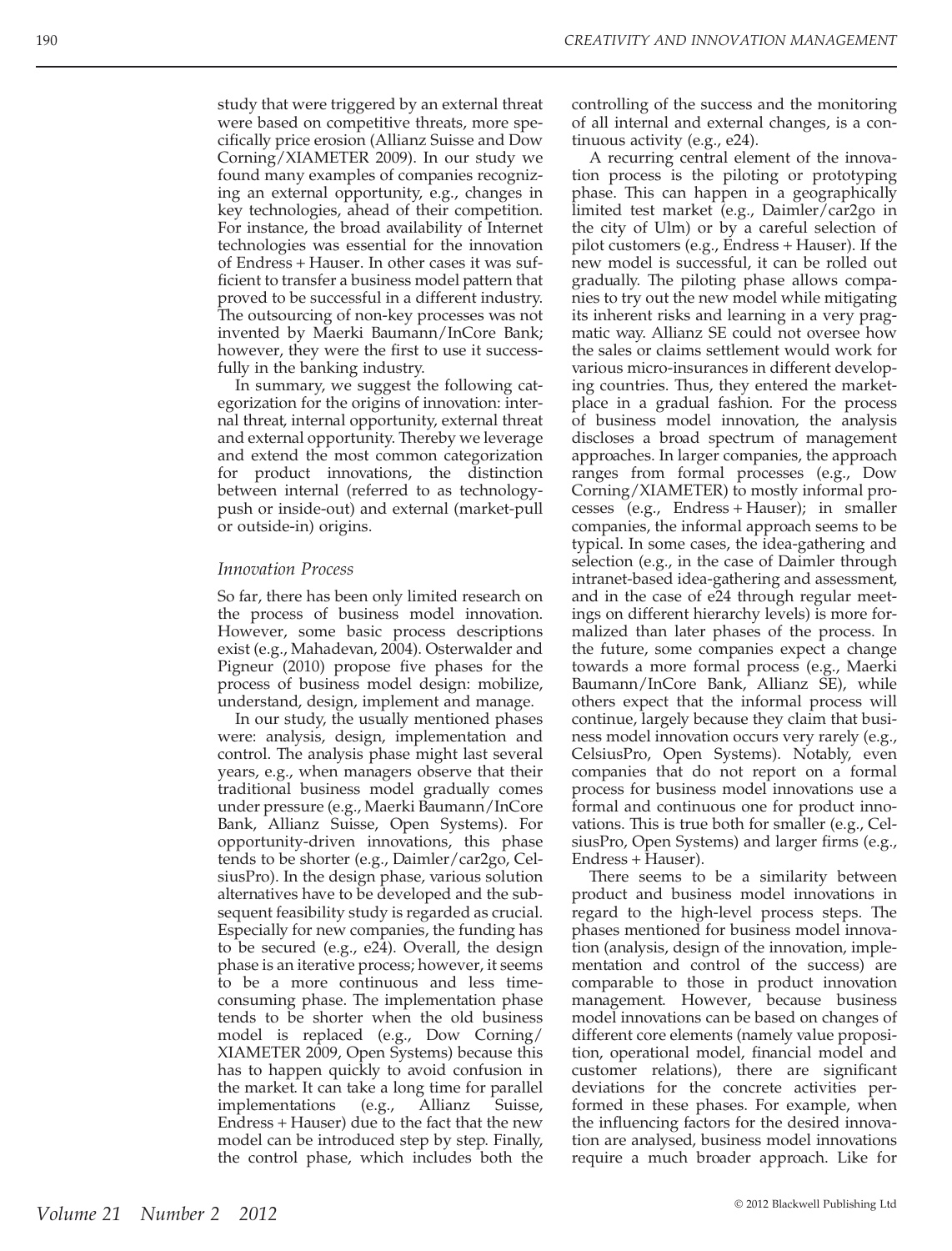product innovations, also the business model innovation processes seem to be almost never strictly linear and sequential, but rather chaotic and iterative, especially when the innovation is disruptive.

#### *Organizational Implementation*

For the organizational implementation of business model innovations, a general difference can be observed between new business models that are completely replacing the previous one and those implemented in parallel. In the latter case, the company might want to mitigate the risk by test-driving the new business model only in one business unit or target market for a limited period of time with the intention of replacing the previous business model at a later stage. If the new model turns out to be unsuccessful, the firm still has the option of switching back to the old model. Endress + Hauser might be an example of this strategy, even though they regard the new model as an additional option for their customers for the time being.

In other cases, models are implemented in parallel in order to run more than one business model for a longer period of time, which is appropriate when different business units or target markets require tailored business models. A typical example is Allianz SE setting up the micro-insurances as a separate business with the intention to serve two different target markets with two different business models as a long-term strategy.

Parallel implementations require a certain kind of independent organizational unit. This can be a different business unit still leveraging various synergies with other business units or a completely independent entity, such as a spin-off. Examples of the first category are Allianz SE or Allianz Suisse; examples of the latter are Maerki Baumann/InCore Bank or Daimler/car2go. The degree of independence is rather a continuum than two extremes, and companies can leverage all types of organizational set-ups to find the right balance between required independence and the desired utilization of synergies.

Here, an analogy to product innovation management can be detected. As outlined earlier, many authors agree that some kind of independent organizational unit favours the successful implementation of innovations because they support companies in their efforts to serve their original markets and new or emerging markets concurrently.

#### *Organizational Anchoring*

Despite the reported importance (Chesbrough, 2007), there seems to be a general lack of guid-

ance for the organizational anchoring of business model innovation in the business model innovation literature.

A dedicated organizational unit exists in only one of the cases (Business Innovation at Daimler AG). In some cases, an organizational unit has a shared responsibility for business model innovation, such as 'market management' for Allianz Suisse, 'business development' for Maerki Baumann/InCore Bank, and 'portfolio management' for Open Systems. Yet, these departments are supportive rather than really responsible for the topic. There is a clear tendency for the CEO or the top management team to own business model innovations. In some cases, they are even exclusively responsible (e.g., CelsiusPro) but might use task forces for the implementation (e.g., Endress + Hauser).

In the future, some companies expect a change towards a more formal organizational anchoring (e.g., Allianz Suisse), at least if the company becomes larger (e.g., CelsiusPro). Other companies expect that the current set-up will continue, largely because they claim that business model innovations occur rarely (e.g., Endress + Hauser, Open Systems). While most companies have a dedicated organizational structure and ownership for product innovations (mainly separate R&D departments), an equivalent set-up for business model innovations is rare.

Finally, the case analysis made evident that business model innovations may face stiff resistance, both internally and externally. Resistances due to a lack of willingness and a lack of knowledge were reported. Potential reasons for the former include the following: additional effort or new processes for certain departments (e.g., Endress + Hauser), the need to shift resources and power within the organization (e.g., Dow Corning/XIAMETER), the need to change entire value chains (e.g., better place), a lack of understanding that the new business model might be superior (e.g., Endress + Hauser), the need to build up new competencies (e.g., Maerki Baumann/InCore Bank), and the effort to understand new concepts (e.g., Allianz SE). The following reasons for the latter were identified: unfamiliarity with new value propositions and their benefits (e.g., CelsiusPro), inability to give up old habits (e.g., Open Systems), and a misunderstanding of the specifics of totally new markets (e.g., Allianz SE). These barriers are documented in the product innovation discipline. As a consequence, many companies talked about the need for sponsors or 'power promoters' (e.g., Allianz Suisse) and champions or 'specialist promoters' (e.g., Daimler/car2go), concepts that are well known from product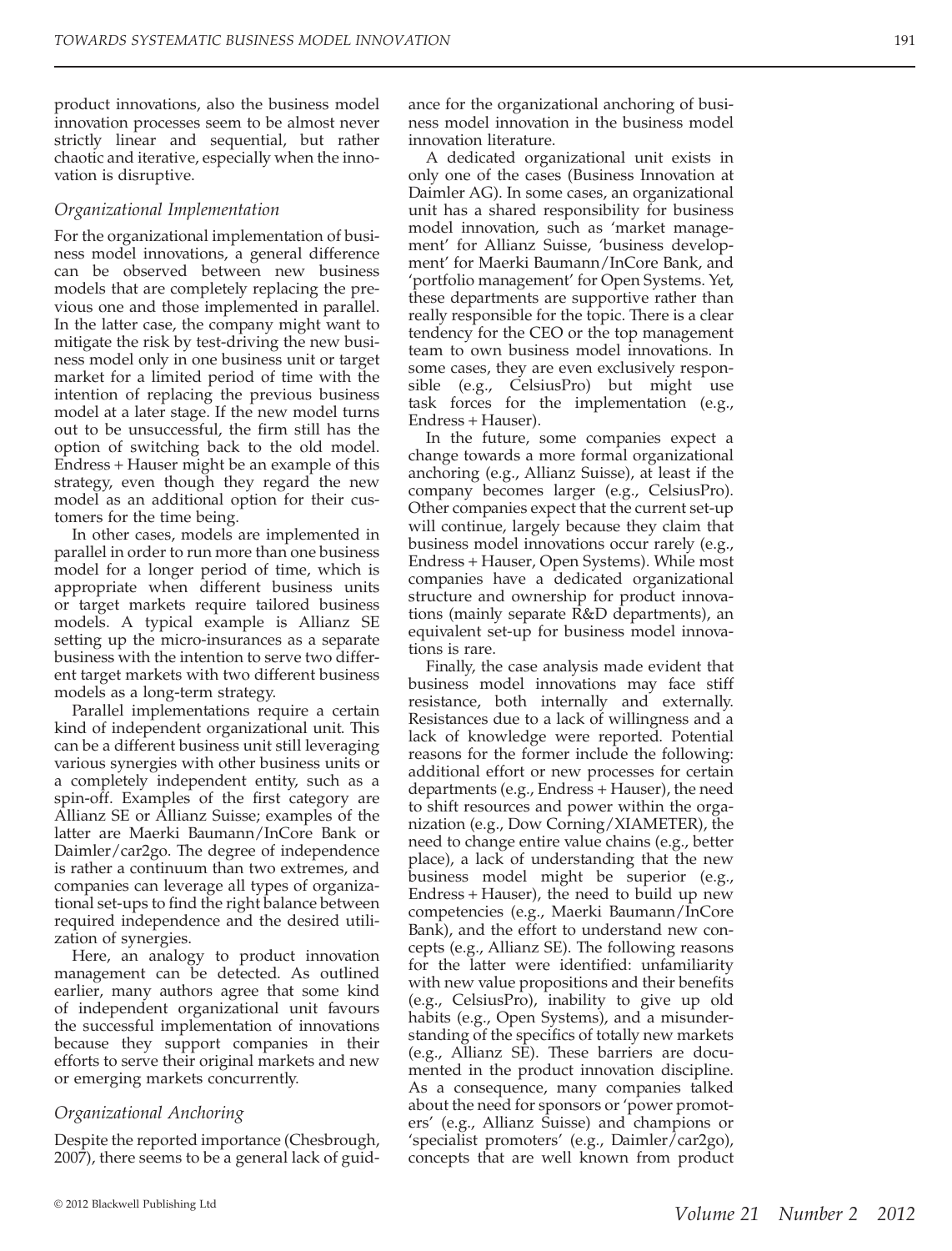| <b>Market Breakthrough</b>                                                         | <b>Radical Innovation</b>                                               |  |  |  |
|------------------------------------------------------------------------------------|-------------------------------------------------------------------------|--|--|--|
| Allianz SE<br>CelsiusPro                                                           | Endress + Hauser<br>• Maerki Baumann / InCore                           |  |  |  |
| Allianz Suisse<br>Daimler / car2go<br>٠<br>Dow Corning / Xiameter 2009<br>٠<br>e24 | better place<br>Dow Corning / Xiameter 2002<br><b>Open Systems</b><br>٠ |  |  |  |
| Incremental Innovation                                                             | Industrv Breakthrough                                                   |  |  |  |

*Figure 3. Categorization of Business Model Innovations: Degree of Innovativeness*

innovation management to overcome these barriers.

### *Degree of Innovativeness*

Few authors discuss the degree of innovativeness of business model innovations. Some argue that business model innovations tend to be radical or disruptive in general (Markides, 2006; Comes & Berniker, 2008). Others consider both radical and incremental business model innovations (Zott & Amit, 2002; Mitchell & Coles, 2004). Nevertheless, a concise categorization is not provided.

In our study both incremental and radical changes occurred. They were either affecting primarily the industry or the market of the respective company or both. This seems to be very similar to the categories of innovation that are distinguished in the area of product innovation.

As a consequence, to categorize business model innovations regarding the degree of innovativeness, the concepts established for product innovations are useful. In particular, the proven definition of radical product innovations can be transferred to radical business model innovations. Hence, these can be defined as innovations characterized by a discontinuity along the two most important dimensions on a macro-level perspective. While these are 'technology' and 'market' for product innovations, they can be identified as 'industry' and 'market' for business model innovations. Industry represents the inside-out or firm view and is to be understood as the sum of firms within one industry; the market represents the outside-in or customer view and is to be understood as the sum of customers within the respective industry. If the company enters a new industry or a new market with the new business model, the perspective of the new industry and/or market is determining. The macro-level perspective can be defined in line with the product innovation literature as 'new to the industry/market'. As a discontinuity can affect either only the industry or only the market, or both dimensions at the same time, business model innovations can be categorized in a matrix with four quadrants: incremental, industry breakthrough, market breakthrough and radical innovations (see Figure 3).

Incremental innovations are different from the previous business model; however, no discontinuities occur. For instance, the approach of Allianz Suisse to motor vehicle insurance is new for providers of these insurances and for their consumers. Nevertheless, it only comprises a tailoring of previous models that incorporates new technical capabilities and additional service offerings. Industry breakthroughs confront the firms of the affected industry with a discontinuity, while for the customers of the respective market, the changes are rather incremental. The dualstrategy approach in the new business model of Dow Corning/XIAMETER 2002 is an example of this sub-category and was a radical change for the silicone industry with tremendous implications for Dow Corning; nevertheless, for the customers, the offering was still relatively similar. Reciprocal market breakthroughs confront the customers of the affected market with a discontinuity, but for the firms of the respective industry, the changes are rather incremental. A good example is the micro-insurance business of Allianz SE, which for the first time offers risk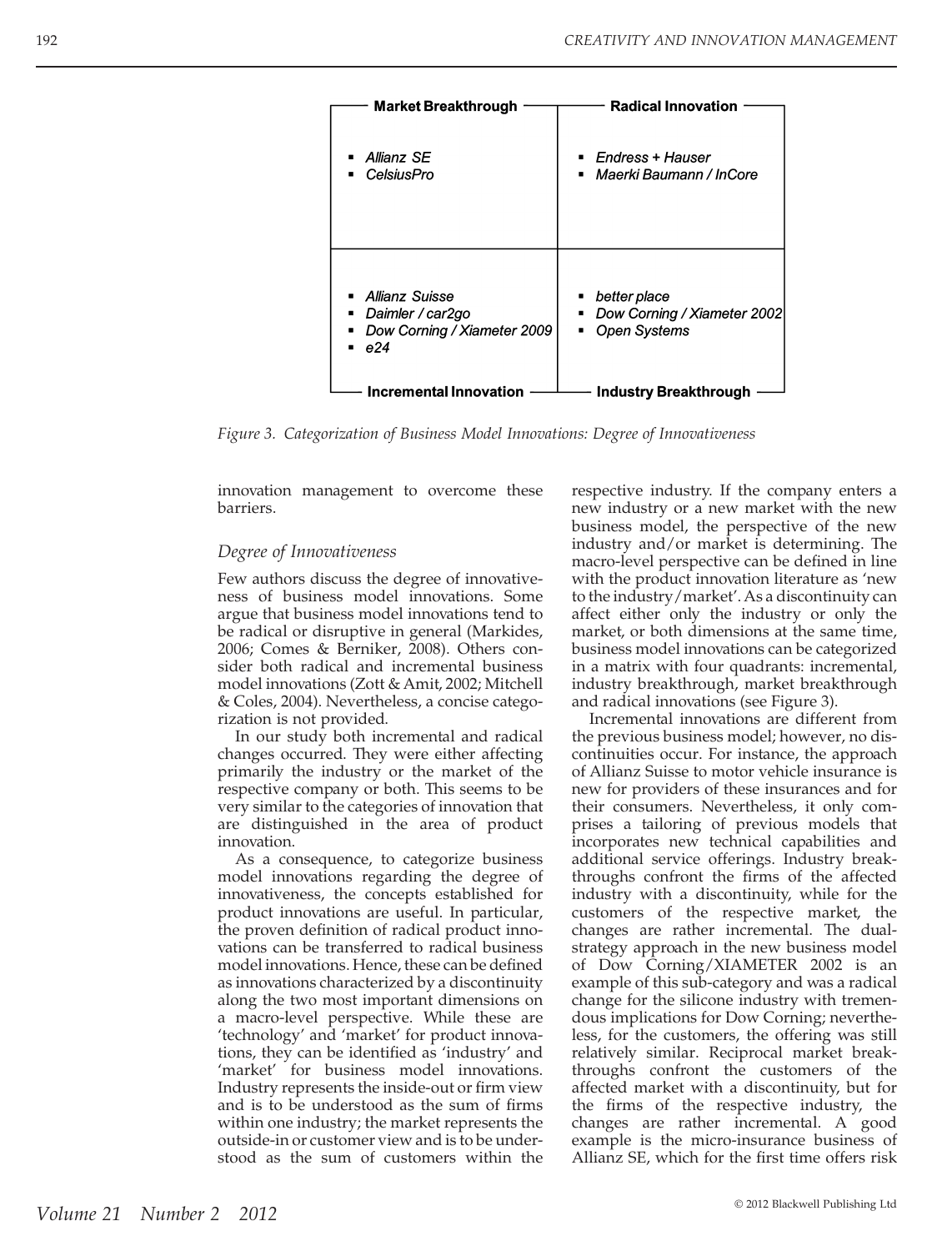provisioning to customers who previously had no access to insurance. However, for the insurance industry, this offering is just an extension of their previous business model towards a new customer segment. Radical innovations result in a discontinuity for both the industry and its respective market. For example, the disruptive business model of Maerki Baumann/InCore Bank broke with all traditional business models of the banking industry. Also the customers experienced an offering that was totally different from anything they had seen before.

# **Discussion**

Our study reveals a wide variety of options for companies to innovate their business models. First, the analysis confirmed that business models are not a one-time choice and static, but dynamic systems that require constant adjustments to internal and external changes. Hence, business model innovations are not restricted to start-ups; they are often created by established firms. An excellent example of the dynamic nature of business models and the need for their continuous evolution is Dow Corning/XIAMETER. XIAMETER's creation by Dow Corning in 2002 and the redefinition of the brand in 2009 document the necessity for established companies to innovate their business model when the market conditions change.

In addition, the position of some scholars that business model innovations have to be radical in general (Markides, 2006; Comes & Berniker, 2008) has also been identified as a common perception in practice; business model innovations are seen as events that happen so rarely that they do not require formal processes or the clear assignment of responsibilities. However, the analysis indicates that this perception is significantly misleading, as there seems to be a balanced mix of incremental and radical innovations.

Regarding the implementation, a parallel launch of new business models seems to be the dominant approach in practice, as it helps to mitigate the risks involved. While most customers accepted XIAMETER's move in 2009, Open Systems faced some issues in the beginning due to irrational customer reactions. However, as soon as some new customers picked up the new offering, understanding its superior value, the former customers followed gradually. This occurrence seems to be typical in innovation processes and has been described in the area of product innovation (Christensen & Bower, 1996; Paap & Katz, 2004).

Particularly for industry breakthroughs and radical innovations, a parallel implementation might not be feasible if it leads to contradictions. For Open Systems, it was obvious that selling standardized services does not go hand-in-hand with selling highly customized projects. Thus, a replacing implementation was inevitable. Competitors of Open Systems failed when trying to implement a similar model using a parallel implementation. An alternative approach to a replacing implementation is a new, independent organization, such as a spin-off. Maerki Baumann chose this path to allow the old and the new organization to focus on their tasks and to build up their respective competencies.

When disruptive changes are involved, the willingness to cannibalize becomes an important element to consider. The separation of InCore Bank from Maerki Baumann led to a situation where existing competencies on both sides were devalued while new ones were needed. Employees from the IT department suddenly had to deal with customers instead of focusing on internal process optimization. Dow Corning left parts of its marketplace to XIAMETER, particularly the most pricesensitive customers, hoping that their own brand (instead of competitors) would cannibalize parts of their established market. The significant influence of the willingness to cannibalize on the propensity of an established company to introduce radical innovations has been demonstrated in the field of product innovations (Chandy & Tellis, 1998; Herrmann, Gassmann & Eisert, 2007).

In addition, various companies reported that a corporate culture encouraging innovation was crucial. Elements promoting innovation included openness to new ideas (e.g., Endress + Hauser), fault tolerance (e.g., Allianz Suisse), agility and responsiveness (e.g., Endress + Hauser), internationally diverse teams (e.g., better place), managers with a broad background and perspective (e.g., Maerki Baumann/InCore Bank), technological innovation orientation (e.g., e24), responsibility of every employee to accomplish a common goal (e.g., better place), and consistency between proclaimed and actual values (e.g., Allianz Suisse).

Even though business model innovation is a distinct type of innovation, our cases indicate the importance to treat it not as an isolated activity but to align it with the company's innovation and long-term corporate strategy. Contingency theory supports a need for a holistic approach to innovation management. Central to contingency theory is the idea that organizations are facing multiple and often conflicting contingencies and that there is no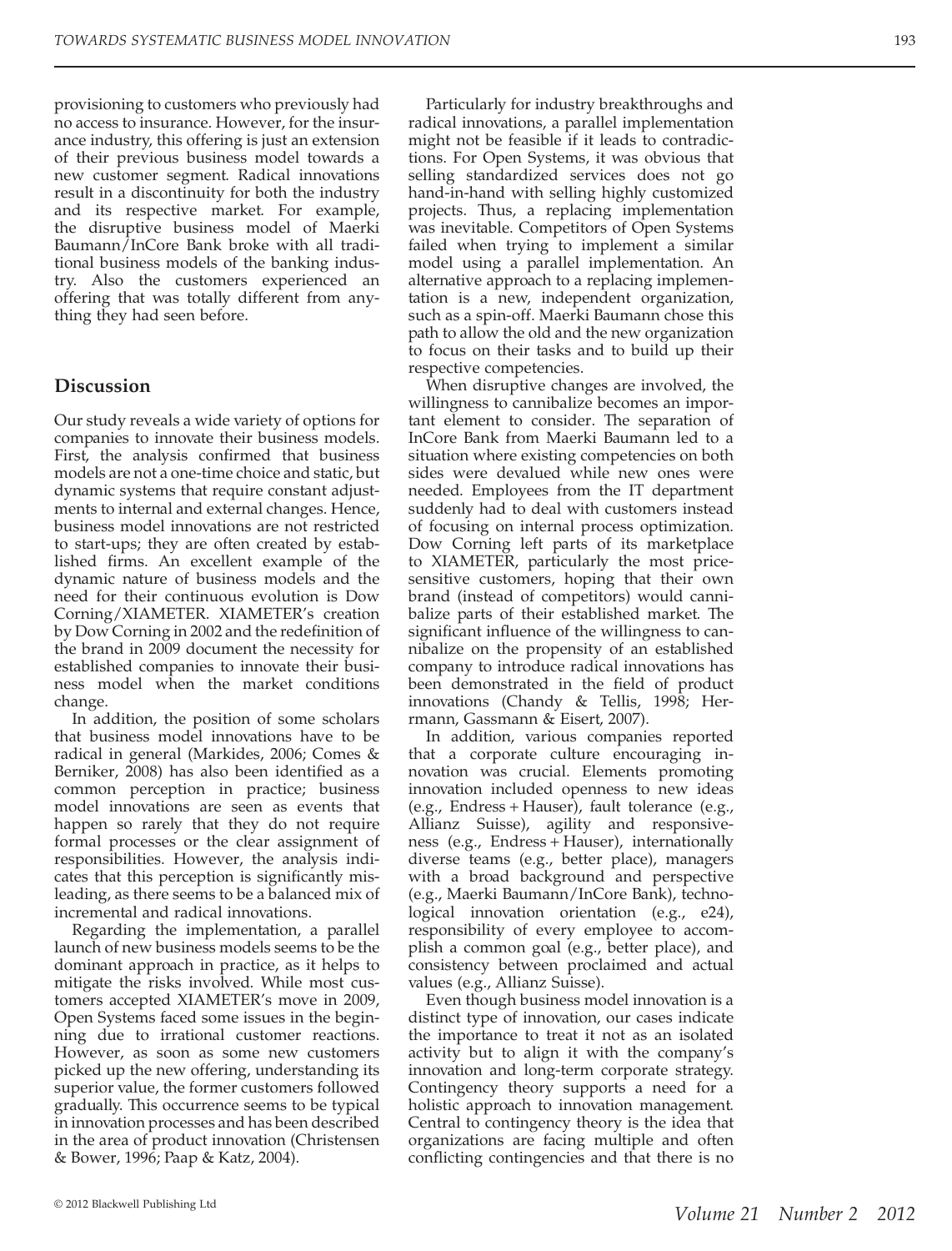|                                  | <b>Similarities</b>                                                                                                                                                                                                                | <b>Differences</b>                                                                                                                         |  |  |  |
|----------------------------------|------------------------------------------------------------------------------------------------------------------------------------------------------------------------------------------------------------------------------------|--------------------------------------------------------------------------------------------------------------------------------------------|--|--|--|
| Origins of<br>innovations        | - Distinction between internal<br>and external triggers                                                                                                                                                                            | - Distinction beween opportunities<br>and threats for business model<br>innovations                                                        |  |  |  |
| Innovation<br>process            | - Logical sequence of process<br>steps<br>- Rather chaotic process at least in<br>early phases<br>- Normative process models can<br>be used for guidance                                                                           | - Detailed process steps                                                                                                                   |  |  |  |
| Organizational<br>implementation | - Difficulties for existing<br>organizations to serve the old<br>and the new concurrently<br>- Independent organizational<br>units can resolve this conflict                                                                       | - New business models are affecting<br>organizations usually in a broader<br>manner and enforce organizational<br>restructuring more often |  |  |  |
| Organizational<br>anchoring      | - Dedicated organizational units<br>and responsibilities are required<br>- Often internal and external<br>resistance<br>- Concept of sponsors or 'power<br>promoters' and champions or<br>'specialist promoters' can be<br>helpful | - Top management involvement<br>more essential for business model<br>innovations                                                           |  |  |  |
| Degree of<br>innovativeness      | - Distinction between incremental<br>and radical innovations<br>- Market breakthrough                                                                                                                                              | - Technology (product innovations)<br>vs. Industry (business model<br>innovation) breakthrough                                             |  |  |  |

|  |  | Table 2. Similarities and Differences between Product and Business Model Innovation |  |  |  |  |  |
|--|--|-------------------------------------------------------------------------------------|--|--|--|--|--|
|--|--|-------------------------------------------------------------------------------------|--|--|--|--|--|

single organizational set-up that best fits a given contingency (Donaldson, 1996). The organizational performance is said to be dependent on the fit between organization and contingencies (Drazin & Van de Ven, 1985; Donaldson, 1999). In particular, the systems approach to contingency theory claims that the different contingencies and possible matching organizational alternatives have to be considered simultaneously and holistically. According to the idea of equifinality, fit can be accomplished by various sets of equally effective, internally consistent patterns of organizational context and structure (Miller, 1981; Drazin & Van de Ven, 1985). Applied to innovation management, Tidd (2001) proposes that the external contingencies affect the degree, type, organization and management of innovation, and that a better fit between these factors improves the companies' performance.

# **Conclusion**

This paper determines similarities and differences between product and business model innovations applying a framework of analysis to 11 current cases of business model innovation. For all aspects, similarities were identified that allow the transfer of findings from product innovation management. Also differences were found, indicating that adoptions and extensions of the approaches used in product innovation management are required in some of the aspects. Table 2 summarizes the similarities and differences between product and business model innovation that have been derived from the case analysis.

The comparison discloses that business model innovation research could greatly benefit from building on the extensive body of knowledge in product innovation management. Where strong similarities occur, existing constructs and findings could be leveraged to accelerate empirical research. Differences indicate the need for further explorative research.

Our study illustrates a wide variety of manifestations of business model innovation in practice. A greater awareness of the different options that exist contributes to a better under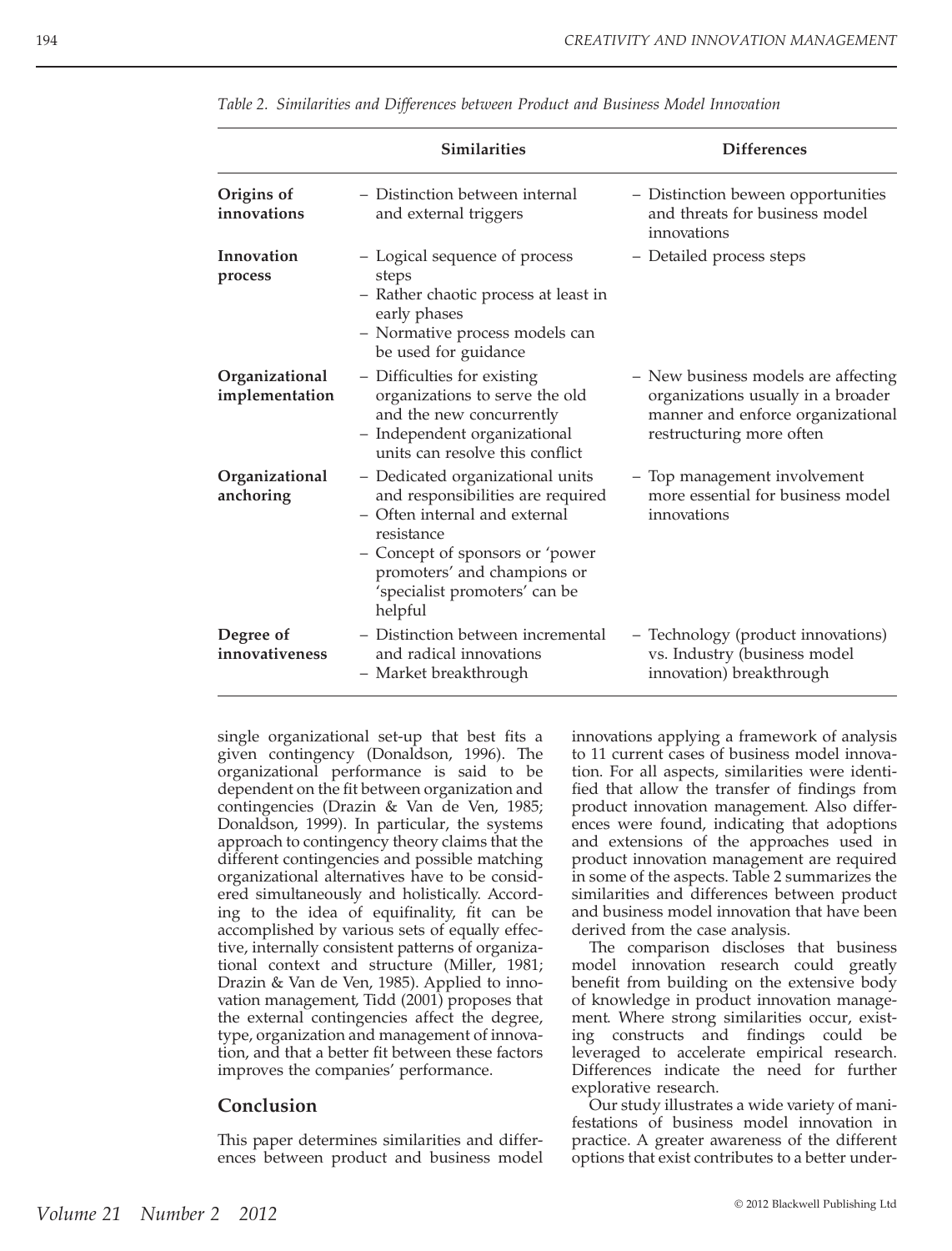standing of the potential of business model innovation and the different choices for its successful implementation.

Business model innovations can be triggered by internal and external threats and opportunities. In general, a proactive approach allows companies to leverage opportunities rather than being forced to react to threats. In any case, timing is crucial because external factors might shift more quickly or slowly than expected. Expectation management is another critical aspect. It is important to understand that new offerings might need a lot of time to be accepted in the market. For established companies, this means that new business models should not be compared with wellestablished ones before they fully unlock their potential.

Regarding the innovation process and its organizational anchoring, the study indicates that a more structured and holistic approach could be expedient, extending the best practices already established for product innovation management. A more holistic management of innovation is needed, in which different types (e.g., product and business model innovation) and degrees of innovation (incremental and radical innovations) are considered and integrated. As the systems approach of contingency theory suggests, the applied structures and processes in the area of innovation management have to be internally consistent. So far, only few companies follow an end-to-end process to business model innovation, while their processes for product innovations are often based on proven process models. Also for business model innovations, normative process models could help to reduce complexity by abstraction and to derive necessary activities and decision points. Thus, a similar process model for business model innovation has been suggested recently by Bucherer (2011). However, such process models need to be applied, evaluated and adapted in practice to gain a similar maturity. Despite all of the benefits, the costs, time and difficulties required to implement such a process should not be underestimated.

In contrast to product innovation, where the process involves different hierarchical levels, business model innovation is mostly performed under a top-down approach. The current approaches of the companies analysed are highly dependent on the CEO and top management. Even though there is no doubt about the importance of their involvement, many tasks could be delegated so they could focus on management decisions. The organizational anchoring of the process is highly dependent on company size. Nevertheless, it is important to define a responsible person or

organizational unit. Business model innovation is not a one-time project; it should be anchored in the organizational structure. Due to its importance for the whole business, at least for larger companies it is useful to establish the function with a direct or dotted reporting line to the top management.

Our case analysis indicates that business model innovations are very powerful and offer a huge number of options compared to product and service innovations, since they allow for more comprehensive differentiation from the competition and broader effects on the company's top and bottom line.

#### **Limitations and Future Research**

Several limitations apply to the analysis of the cases. The sample of cases was composed with the objective of analysing a broad range of business model innovations and to select representative cases. However, the sample is not fully comprehensive or representative. It thus does not allow for 'statistical generalization'; nevertheless, the perceived 'logic of replication' allows for 'analytical generalization' (Yin, 1994). Further limitations might apply due to a single informant bias (Ernst & Teichert, 1998). The data analysis and categorization is subjective; even though the ratings were double checked with the respective company representatives, the assessment of the individual cases always leaves room for different interpretations, and the authors are solely responsible for the chosen assignments.

To achieve statistical generalization and a basis for normative statements regarding similarities and differences of business model and product innovations, quantitative empirical research based on large, representative samples with various informants for each company is required. To test and further explore the benefits of a more structured and holistic approach to innovation management, more research is needed focusing on an integrated management of business model and product innovation. This could include research on the process of business model innovation and possible normative process models.

As our paper illustrates, future research on business model innovation should pay greater attention to existing findings of product innovation management to further contribute to a systematic approach.

#### **References**

Afuah, A. and Tucci, C. (2000) *Internet Business Models and Strategies: Text and Cases*. McGraw-Hill, New York.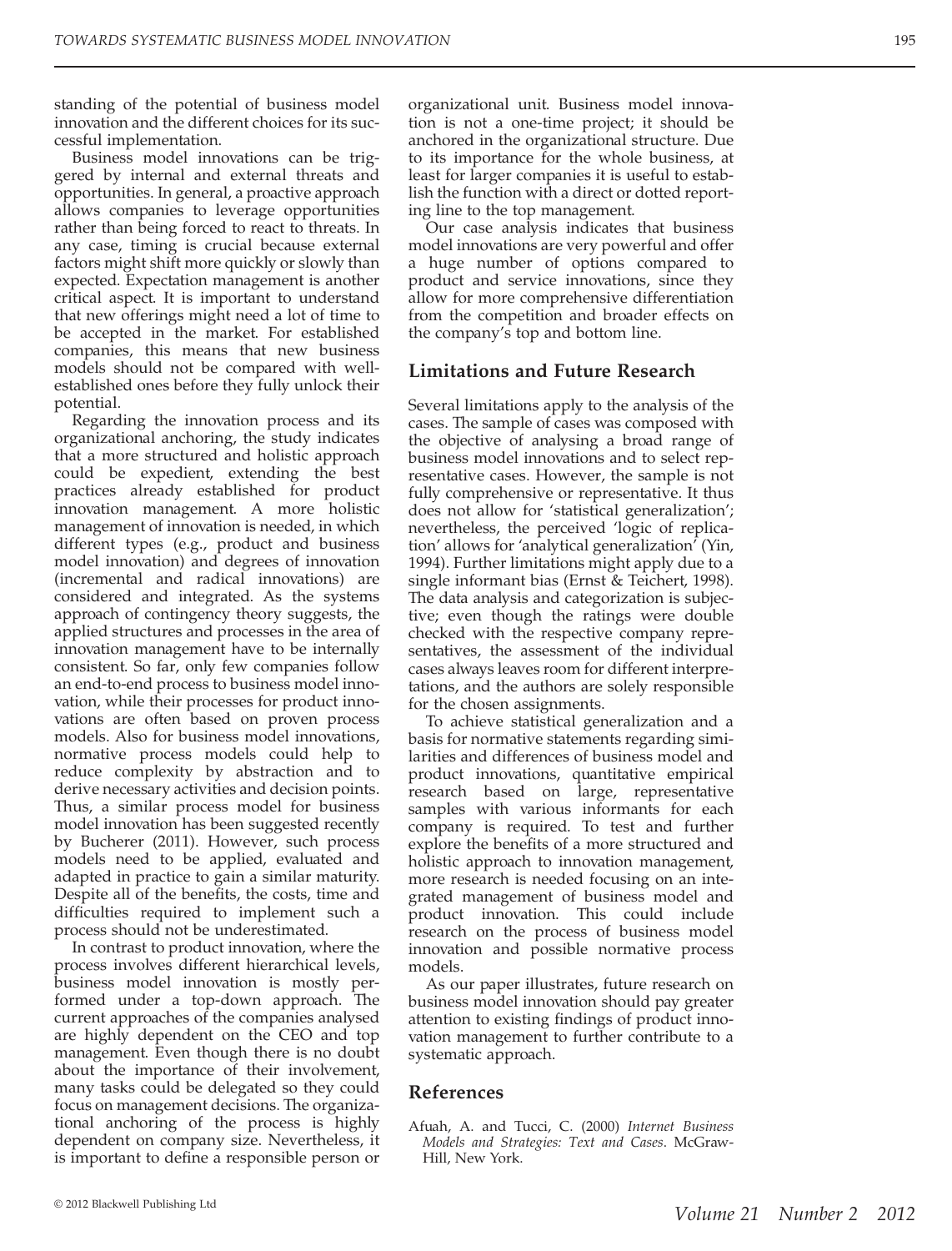Amit, R. and Zott, C. (2001) Value Creation in e-Business. *Strategic Management Journal*, 22, 493–

Baker, N., James, S. and Rubenstein, A. (1967) Effects of Perceived Needs on the Generation of Ideas in R&D Labs. *IEEE Transactions on Engineer-*

Barney, J., Wright, M. and Ketchen, D.J. (2001) The Resource-Based View of the Firm: Ten Years after

1991. *Journal of Management*, 27, 625–41. Boutellier, R., Eurich, M. and Hurschler, P. (2010) An Integrated Business Model Innovation Approach: It is Not All about Product and Process Innovation. *International Journal of E-Entrepreneurship and Innovation*, 1, 1–16. Bucherer, E. (2011) Business Model Innovation – Guidelines for a Structured Approach. PhD

*ing Management*, EM-14, 156–63.

thesis, University of St. Gallen.

520.

- 85. Chandy, R. and Tellis, G. (1998) Organizing for Radical Product Innovation: The Overlooked Role of Willingness to Cannibalize. *Journal of Marketing Research*, 35, 474–87.
- Chandy, R. and Tellis, G. (2000) The Incumbents Curse: Incumbency, Size, and Radical Product Innovation. *Journal of Marketing*, 64, 1–17.
- Chesbrough, H. (2007) Business Model Innovation: it's Not just about Technology Anymore. *Strategy & Leadership*, 35, 12–17.
- Chesbrough, H. (2010) Business Model Innovation: Opportunities and Barriers. *Long Range Planning*, 43, 354–63.
- Chesbrough, H. and Rosenbloom, R. S. (2002) The Role of the Business Model in Capturing Value from Innovation: Evidence from Xerox Corporation's Technology Spin-Off Companies. *Industrial and Corporate Change*, 11, 529–55.
- Christensen, C. and Bower, J. (1996) Customer Power, Strategic Investment and the Failure of Leading Firms. *Strategic Management Journal*, 17, 197–218.
- Christensen, C. and Overdorf, M. (2000) Meeting the Challenge of Disruptive Change. *Harvard Business Review*, 78, 66–77.
- Comes, S. and Berniker, L. (2008) Business Model Innovation. In Pantaleo, D. and Pal, N. (eds.), *From Strategy to Execution: Turning Accelerated Global Change into Opportunity*. Springer, Berlin, pp. 65–86.
- Cooper, R. (1986) *Winning at New Products*. Addison-Wesley, Reading.
- Donaldson, L. (1996) *For Positivist Organization Theory*. Sage, London.
- Donaldson, L. (1999) *Performance Driven Organizational Change*. Sage, London.
- Drazin, R. and Van de Ven, A. H. (1985) Alternative Forms of Fit in Contingency Theory. *Administrative Science Quarterly*, 30, 514–39.
- Ernst, H. and Teichert, T. (1998) The R&D/ Marketing Interface and Single Informant Bias in NPD Research: An Illustration of a Benchmarking Case Study. *Technovation*, 18, 721–39.
- Garcia, R. and Calantone, R. (2002) A Critical Look at Technological Innovation Typology and Inno-

vativeness Terminology: A Literature Review. *Journal of Product Innovation Management*, 19, 110– 32.

- Gassmann, O. and von Zedtwitz, M. (2003) Innovation Processes in Transnational Corporations. In Shavinina, L. (ed.), *The International Handbook of Innovation, Part 4*. Elsevier Science, Oxford, pp. 702–14.
- Gibbert, M., Ruigrok, W. and Wicki, B. (2008) What Passes as a Rigorous Case Study? *Strategic Management Journal*, 29, 1465–74.
- Gibbert, M. and Ruigrok, W. (2010) The 'What' and 'How' of Case Study Rigor: Three Strategies based on Published Work. *Organizational Research Methods*, 13, 710–37.
- Hamel, G. (1998) Strategy Innovation and the Quest for Value. *Sloan Management Review*, 39, 7–14.
- Hauschildt, J. (1997) *Innovationsmanagement*, 2nd edn. Vahlen, Munich.
- Hauschildt, J. and Kirchmann, E. (1999) Zur Existenz und Effizienz von Prozesspromotoren. In Hauschildt, J. and Gemünden, H.G. (eds.), *Promotoren – Champions der Innovation*. Gabler, Wiesbaden, pp. 88–107.
- Hedman, J. and Kalling, T. (2003) The Business Model Concept: Theoretical Underpinnings and Empirical Illustrations. *European Journal of Information Systems*, 12, 49–59.
- Herrmann, A., Gassmann, O. and Eisert, U. (2007) An Empirical Study of the Antecedents for Radical Product Innovations and Capabilities for Transformation. *Journal of Engineering and Technology Management*, 24, 92–120.
- IBM (2008) IBM global CEO Study The Enterprise of the Future [WWW document]. URL http:// www-935.ibm.com/services/de/bcs/html/ ceostudy.html [accessed on 15 April 2009].
- Kim, W.C. and Mauborgne, R. (1999) Creating New Market Space. *Harvard Business Review*, 77, 83–93.
- Lechler, T. (1999) Was leistet das Promotorenmodell für das Projektmanagement? In Hauschildt, J. and Gemünden, H.G. (eds.), *Promotoren – Champions der Innovation*. Gabler, Wiesbaden, pp. 179–209.
- Linder, J. and Cantrell, S. (2000) Changing Business Models: Surveying the Landscape. Working Paper/Technical report, Accenture Institute for Strategic Change.
- Lynn, G., Morone, J. and Paulson, A. (1996) Marketing and Discontinuous Innovation. *California Management Review*, 38, 8–37.
- Mahadevan, B. (2004) A Framework for Business Model Innovation. Working Paper, Indian Institute of Management Bangalore [WWW document]. URL http://www.iimb.ernet.in/ mahadev/imrc2004.pdf [accessed on 11 May 2008].
- Markides, C. (2006) Disruptive Innovation: In Need of Better Theory. *Journal of Product Innovation Management*, 23, 19–25.
- Miller, D. (1981) Toward a New Contingency Approach: The Search for Organizational Gestalts. *Journal of Management Studies*, 18, 1–26.
- Mitchell, D.W. and Coles, C.B. (2004) Business Model Innovation Breakthrough Moves. *Journal of Business Strategy*, 25(1), 16–26.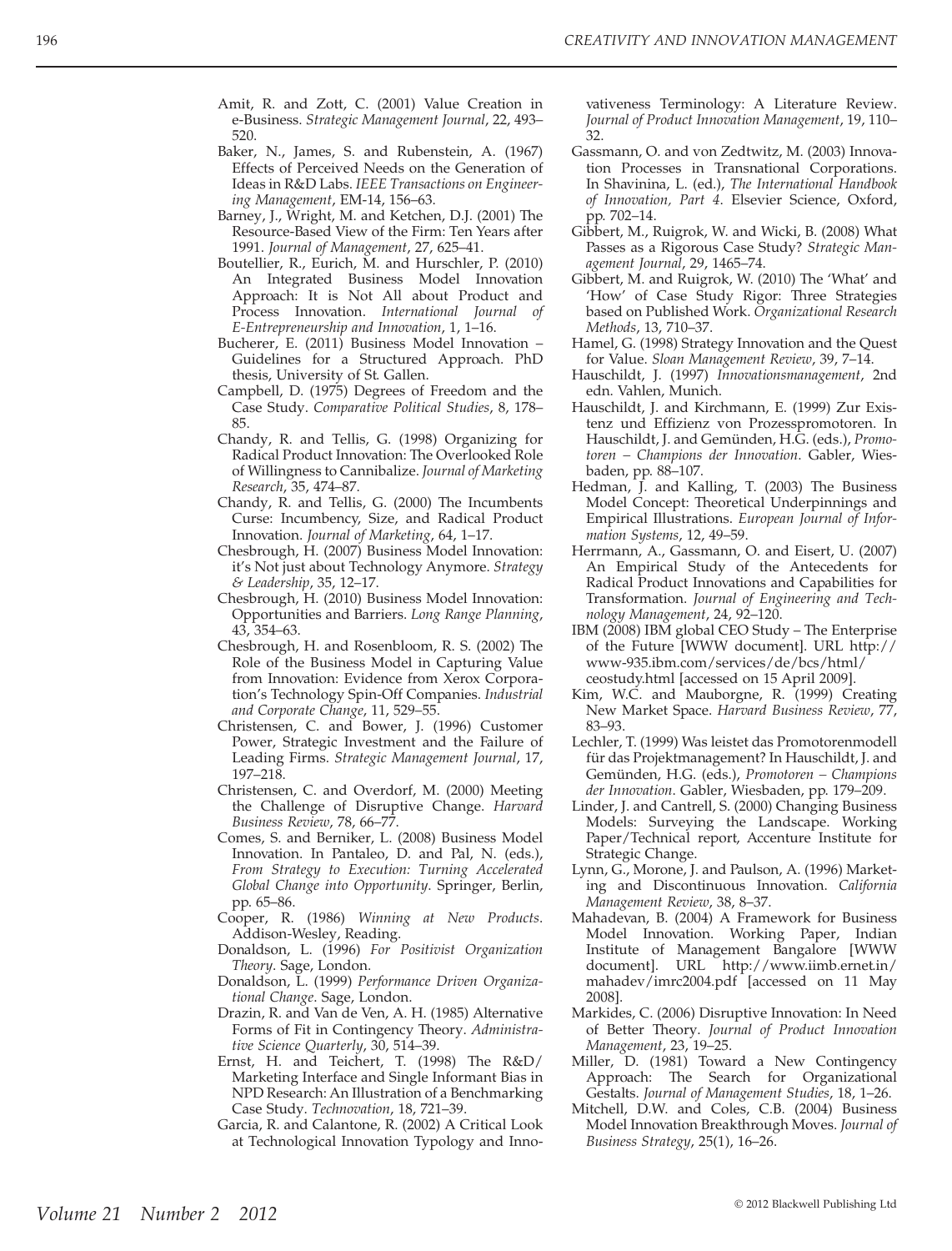- Moore, G.A. (2004) Darwin and the Demon: Innovation within Established Enterprises. *Harvard Business Review*, 82, 86–92.
- Morris, M., Schindehutte, M. and Allen, J. (2005) The Entrepreneur's Business Model: Toward a Unified Perspective. *Journal of Business Research*, 58, 726–35.
- Morris, M., Schindehutte, M., Richardson, J. and Allen, J. (2006) Is the Business Model a Useful Strategic Concept? Conceptual, Theoretical, and Empirical Insights. *Journal of Small Business Strategy*, 17, 27–50.
- O'Connor, G. (1998) Market Learning and Radical Innovation: A Cross Case Comparison of Eight Radical Innovation Projects. *Journal of Product Innovation Management*, 15, 151–66.
- O'Connor, G. and Rice, M. (2001) Opportunity Recognition and Breakthrough Innovation in Large Established Firms. *California Management Review*, 43, 95–116.
- OECD and Eurostat (2005) *Oslo Manual: Guidelines for Collecting and Interpreting Innovation Data*, 3rd edn. OECD, Paris.
- Osterwalder, A., Pigneur, Y. (2010) *Business Model Generation: A Handbook for Visionaries, Game Changers, and Challengers*. Wiley, Hoboken, NJ.
- Osterwalder, A., Pigneur, Y. and Tucci, C. (2005) Clarifying Business Models: Origins, Present, and Future of the Concept. *Communications of the Association for Information Systems (CAIS)*, 16, 1–25.
- Paap, J. and Katz, R. (2004) Predicting the 'Unpredictable': Anticipating Disruptive Innovation. *Research Technology Management*, 47, 13–22.
- Porter, M.E. (1980) *Competitive Strategy Techniques for Analysing Industries and Competitors*. The Free Press, New York.
- Porter, M.E. (1985) *Competitive Advantage Creating and Sustaining Superior Performance*. Macmillan Free Press, New York.
- Roberts, E. and Fusfeld, A. (1982) Critical Functions: Needed Roles in the Innovation Process. In Katz, R. (ed.), *Career Issues in Human Resource Management*. Prentice Hall, Englewood Cliffs, NJ, pp. 182–207.
- Rogers, E.M. (1983) *The Diffusion of Innovations*, 3rd edn. The Free Press, New York.
- Sabisch, H. and Zanger, C. (1991) *Produktinnovationen*. Schäffer-Poeschel, Stuttgart.
- Schön, D. (1963) Champions for Radical New Inventions. *Harvard Business Review*, 41, 77–86.
- Schroeder, R., Van de Ven, A., Scudder, G. and Polley, D. (1986) Managing Innovation and Change Processes: Findings from the Minnesota Innovation Research Program. *Agribusiness*, 2, 501–23.
- Slater, S. and Narver, J. (1998) Customer-Led and Market Oriented: Let's Not Confuse the Two. *Strategic Management Journal*, 19, 1001–6.
- Song, M. and Montoya-Weiss, M. (1998) Critical Development Activities for Really New Versus Incremental Products. *Journal of Product Innovation Management*, 15, 124–35.
- Tidd, J. (2001) Innovation Management in Context: Environment, Organization and Performance. *International Journal of Management Reviews*, 3, 169–83.
- Vahs, D. and Burmester, R. (1999) *Innovationsmanagement*. Schäffer-Poeschel, Stuttgart.
- Van de Ven, A., Polley, D.E., Garud, R. and Venkataraman, S. (1999) *The Innovation Journey*. Oxford University Press, New York.
- Venkatraman, N. and Henderson, J.C. (2008) Four Vectors of Business Model Innovation: Value Capture in a Network Era. In Pantaleo, D. and Pal, N. (eds.), *From Strategy to Execution: Turning Accelerated Global Change into Opportunity*. Springer, Berlin, pp. 65–86.
- Veryzer, R. (1998) Key Factors affecting Customer Evaluation of Discontinuous New Products. *Journal of Product Innovation Management*, 15, 136– 50.
- Wernerfelt, B. (1984) A Resource-Based View of the Firm. *Strategic Management Journal*, 5, 171–80.
- Witte, E. (1973) *Organisation von Innovationsentscheidungen: Das Promotorenmodell*. Schwartz, Göttingen.
- Yin, R. (1994) *Case Study Research: Design and Methods*, 2nd edn. Sage Publishing, Thousand Oaks, CA.
- Zott, C. and Amit, R. (2002) Measuring the Performance Implications of Business Model Design: Evidence from Emerging Growth Public Firms. INSEAD, Fontainebleau, Working Paper [WWW document]. URL http://knowledge.insead.edu/ abstract.cfm?ct=9832 [accessed on 4 December 2008].